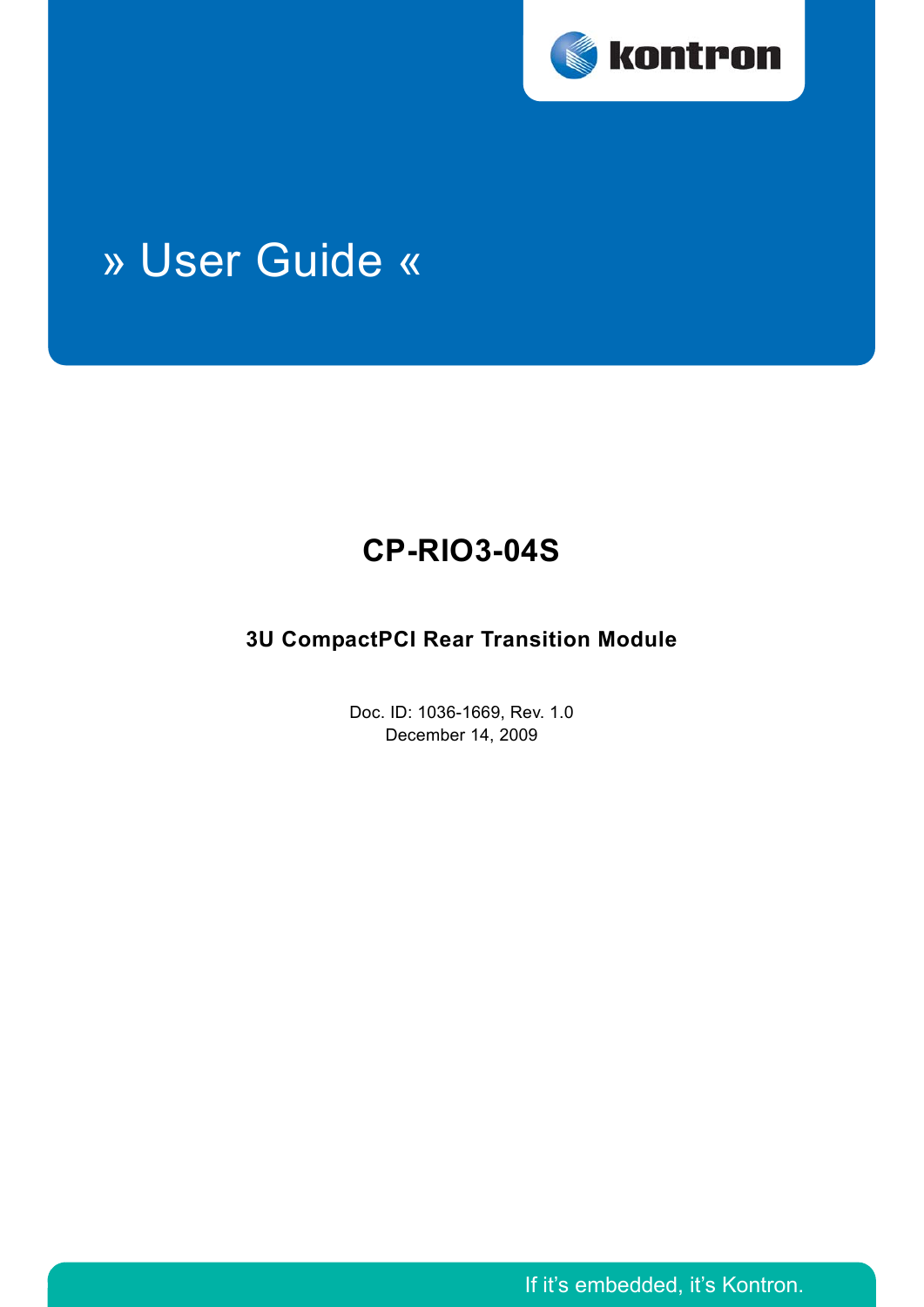# <span id="page-1-0"></span>**Revision History**

| <b>Publication Title:</b> |               | <b>CP-RIO3-04S</b><br><b>3U CompactPCI Rear Transition Module</b> |                      |  |
|---------------------------|---------------|-------------------------------------------------------------------|----------------------|--|
|                           |               | Doc. ID:   1036-1669                                              |                      |  |
| Rev.                      |               | <b>Brief Description of Changes</b>                               | <b>Date of Issue</b> |  |
| 1.0                       | Initial issue |                                                                   | 14-Dec-2009          |  |
|                           |               |                                                                   |                      |  |
|                           |               |                                                                   |                      |  |
|                           |               |                                                                   |                      |  |
|                           |               |                                                                   |                      |  |
|                           |               |                                                                   |                      |  |
|                           |               |                                                                   |                      |  |
|                           |               |                                                                   |                      |  |

# <span id="page-1-1"></span>**Imprint**

Kontron Modular Computers GmbH may be contacted via the following:

## **MAILING ADDRESS TELEPHONE AND E-MAIL**

Kontron Modular Computers GmbH +49 (0) 800-SALESKONTRON

Sudetenstraße 7 sales@kontron.com

D - 87600 Kaufbeuren Germany

For further information about other Kontron products, please visit our Internet web site: www.kontron.com.

# <span id="page-1-2"></span>**Disclaimer**

Copyright © 2009 Kontron AG. All rights reserved. All data is for information purposes only and not guaranteed for legal purposes. Information has been carefully checked and is believed to be accurate; however, no responsibility is assumed for inaccuracies. Kontron and the Kontron logo and all other trademarks or registered trademarks are the property of their respective owners and are recognized. Specifications are subject to change without notice.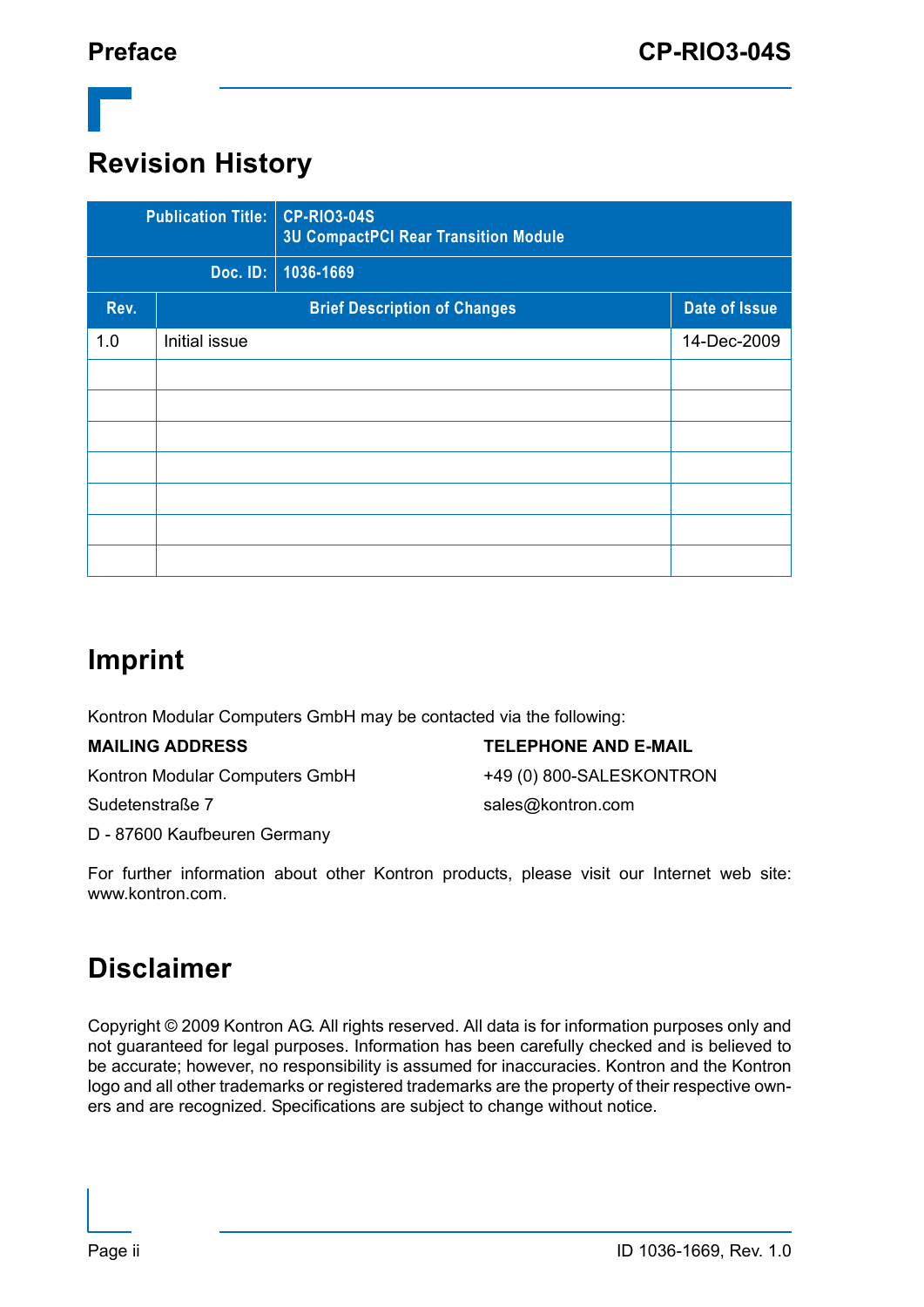# **Table of Contents**

<span id="page-2-0"></span>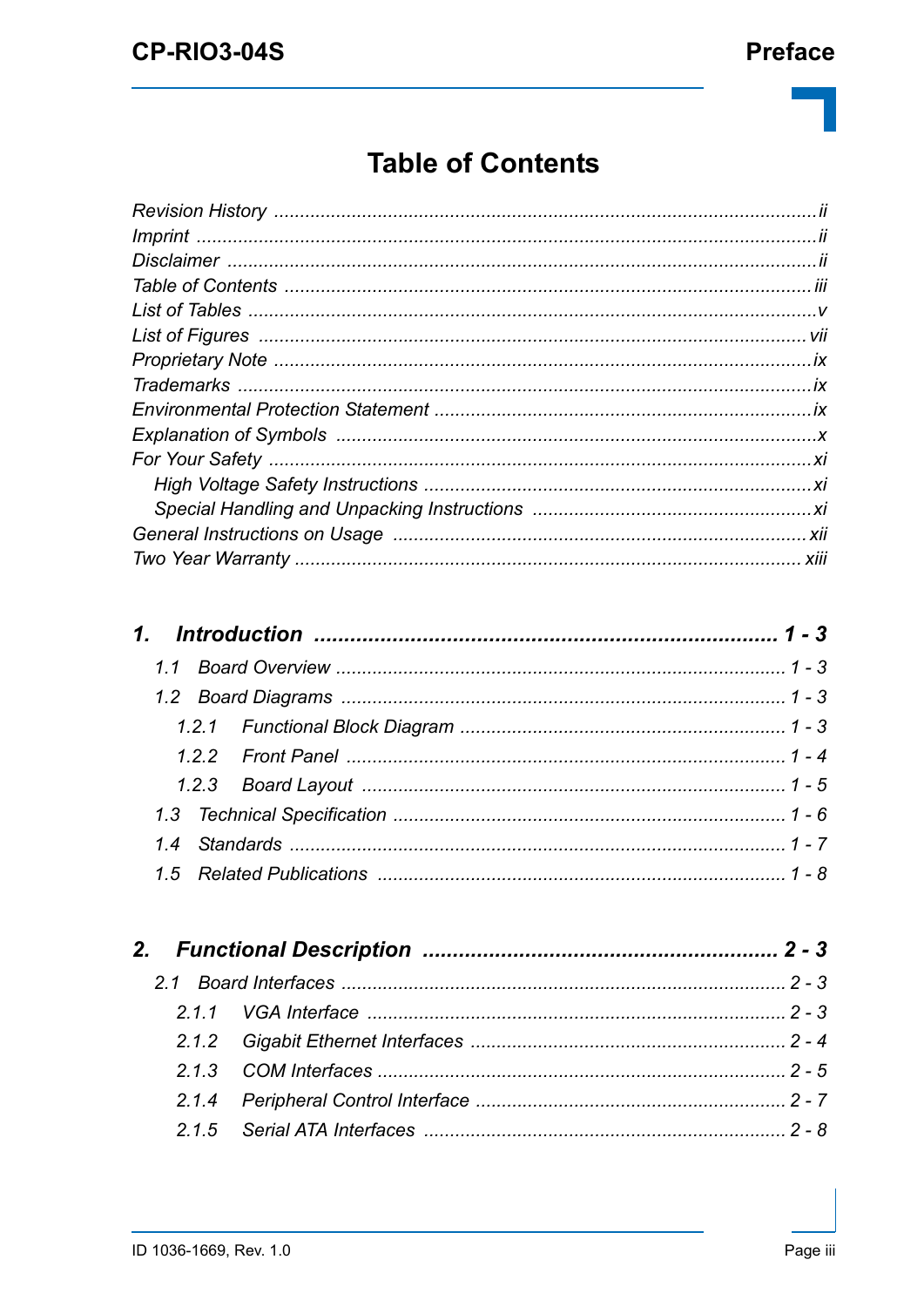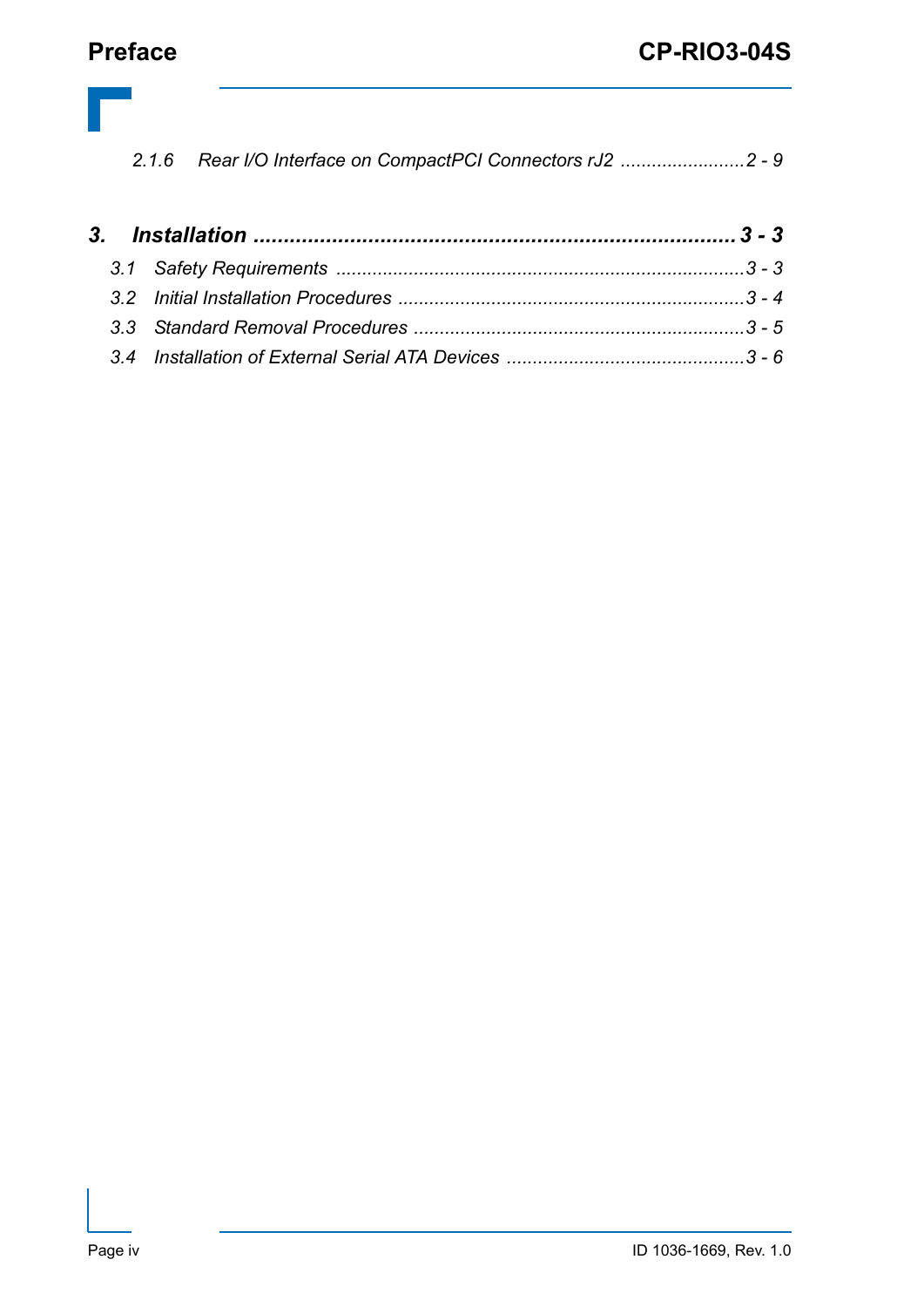# **List of Tables**

<span id="page-4-0"></span>

# **List of Figures**

| $1 - 2$ |  |
|---------|--|
| $1 - 3$ |  |
| $2 - 1$ |  |
| $2 - 2$ |  |
| $2 - 3$ |  |
| $2 - 4$ |  |
| $2 - 5$ |  |
| $2 - 6$ |  |
|         |  |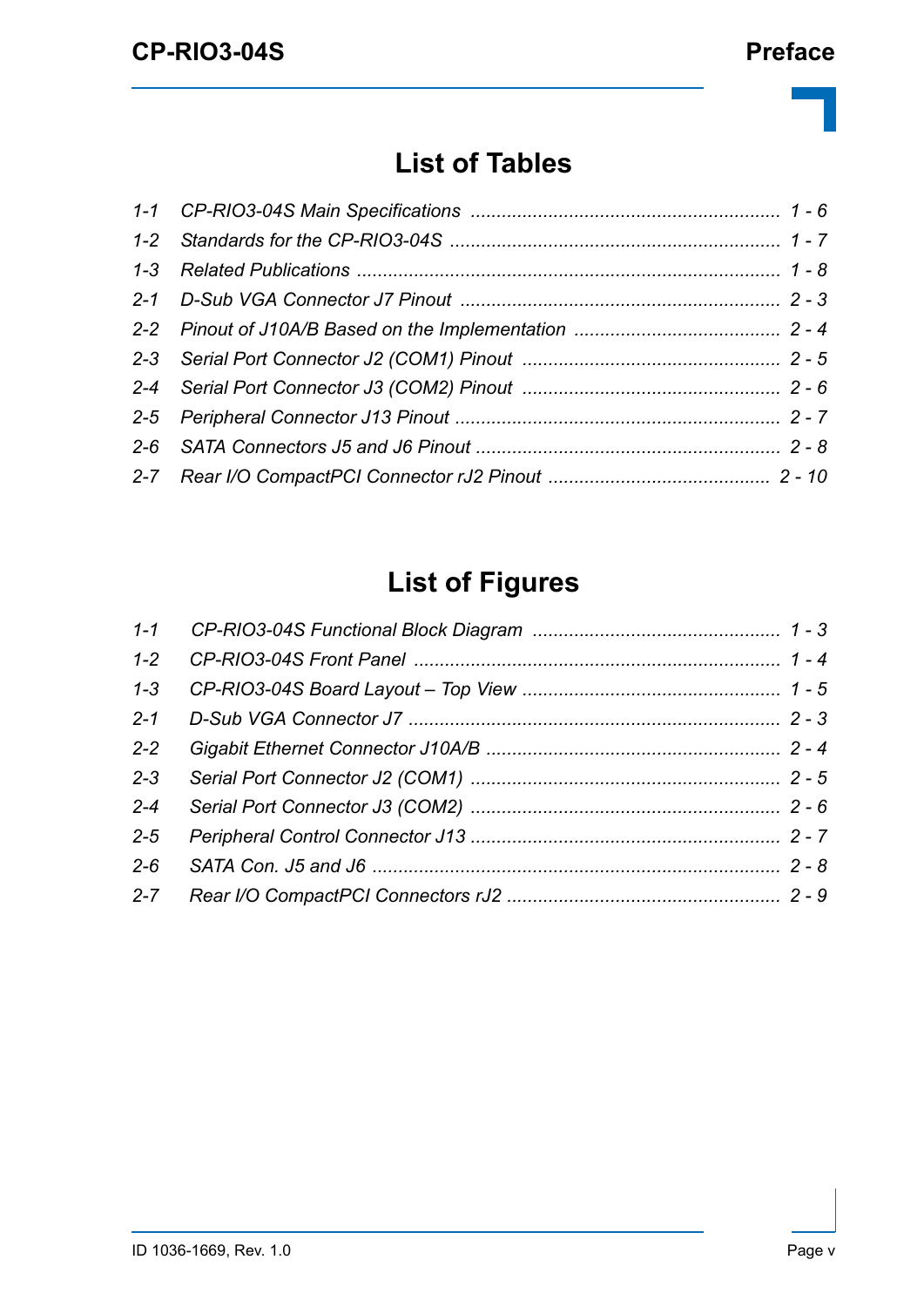l.

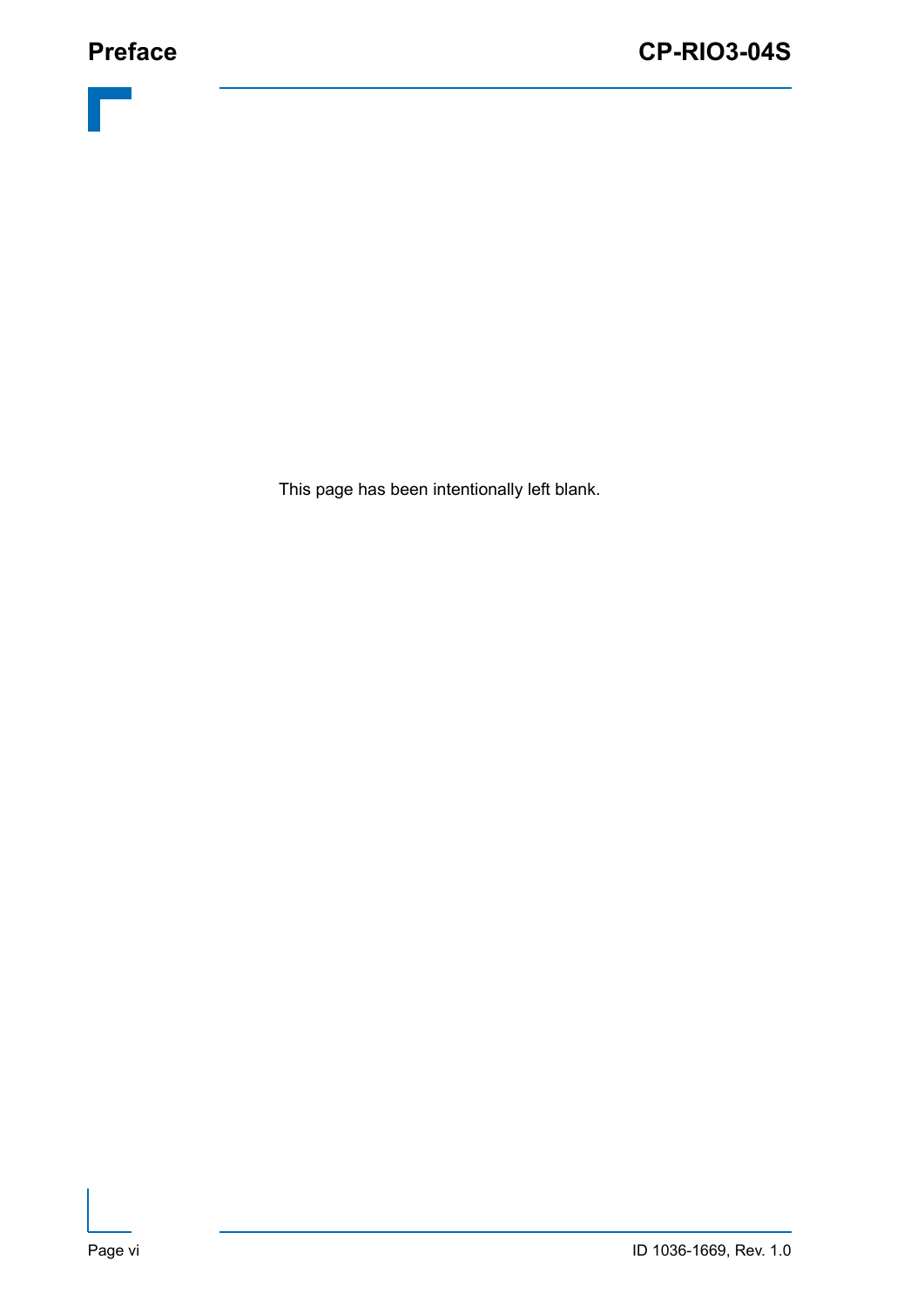

# <span id="page-6-0"></span>**Proprietary Note**

This document contains information proprietary to Kontron. It may not be copied or transmitted by any means, disclosed to others, or stored in any retrieval system or media without the prior written consent of Kontron or one of its authorized agents.

The information contained in this document is, to the best of our knowledge, entirely correct. However, Kontron cannot accept liability for any inaccuracies or the consequences thereof, or for any liability arising from the use or application of any circuit, product, or example shown in this document.

Kontron reserves the right to change, modify, or improve this document or the product described herein, as seen fit by Kontron without further notice.

# <span id="page-6-1"></span>**Trademarks**

Kontron, the *PEP* logo and, if occurring in this manual, "CXM" are trademarks owned by Kontron, Kaufbeuren (Germany). In addition, this document may include names, company logos and trademarks, which are registered trademarks and, therefore, proprietary to their respective owners.

# <span id="page-6-2"></span>**Environmental Protection Statement**

This product has been manufactured to satisfy environmental protection requirements where possible. Many of the components used (structural parts, printed circuit boards, connectors, batteries, etc.) are capable of being recycled.

Final disposition of this product after its service life must be accomplished in accordance with applicable country, state, or local laws or regulations.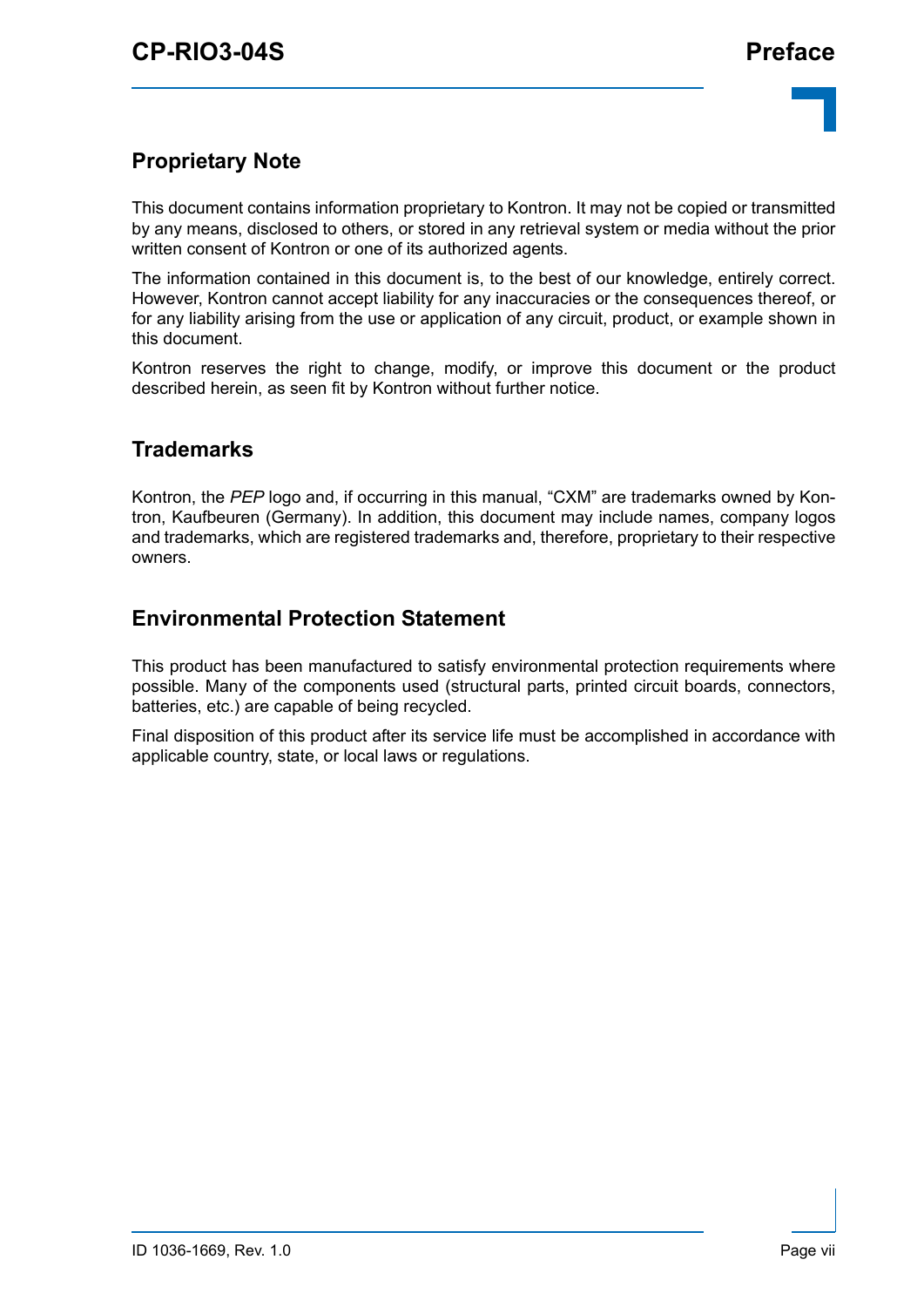# <span id="page-7-0"></span>**Explanation of Symbols**



# *Caution, Electric Shock!*

This symbol and title warn of hazards due to electrical shocks (> 60V) when touching products or parts of them. Failure to observe the precautions indicated and/or prescribed by the law may endanger your life/health and/or result in damage to your material.

Please refer also to the section "High Voltage Safety Instructions" on the following page.



### *Warning, ESD Sensitive Device!*

This symbol and title inform that electronic boards and their components are sensitive to static electricity. Therefore, care must be taken during all handling operations and inspections of this product, in order to ensure product integrity at all times.

Please read also the section "Special Handling and Unpacking Instructions" on the following page.



# *Warning!*

This symbol and title emphasize points which, if not fully understood and taken into consideration by the reader, may endanger your health and/or result in damage to your material.



## *Note ...*

This symbol and title emphasize aspects the reader should read through carefully for his or her own advantage.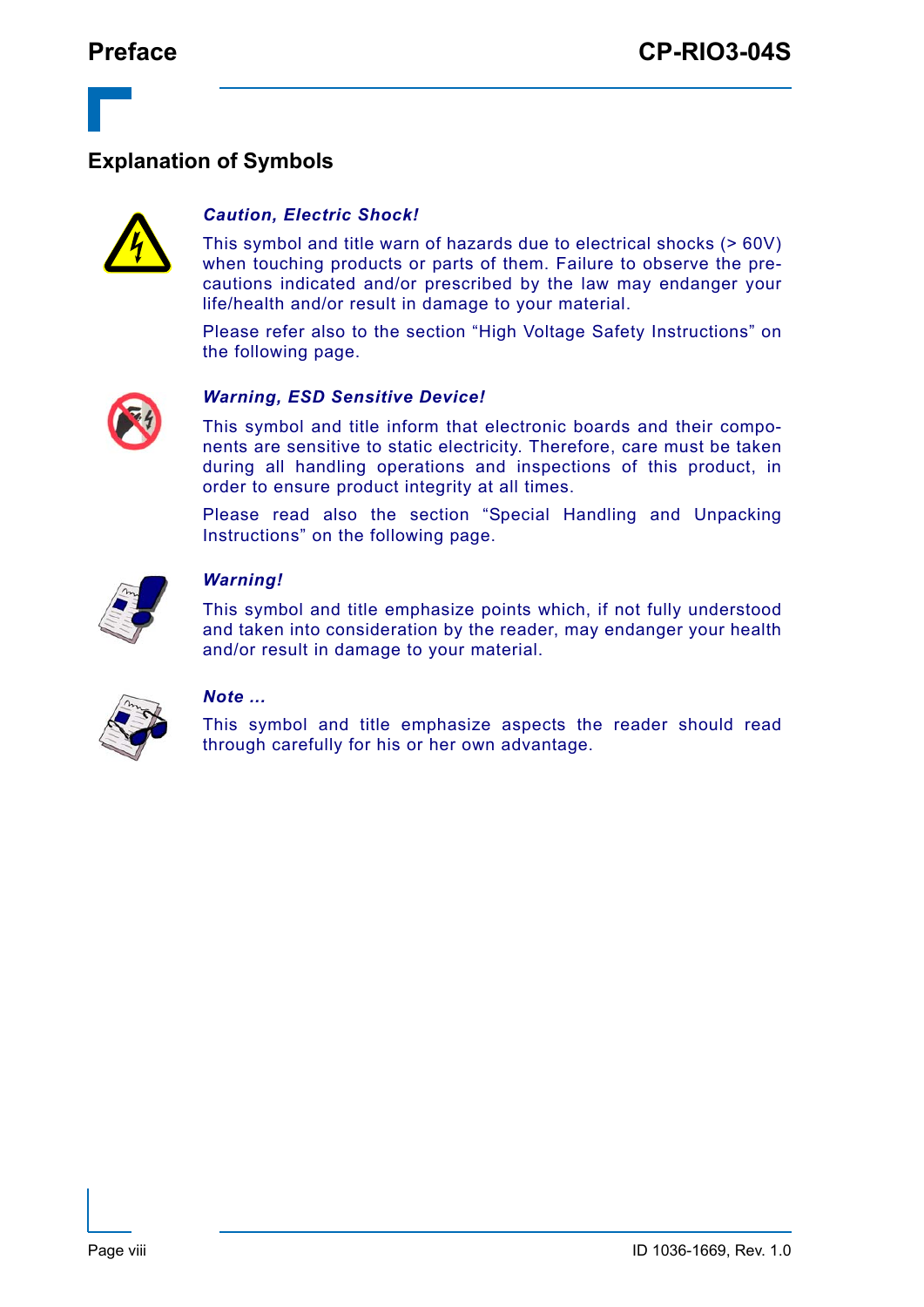

# <span id="page-8-0"></span>**For Your Safety**

Your new Kontron product was developed and tested carefully to provide all features necessary to ensure its compliance with electrical safety requirements. It was also designed for a long fault-free life. However, the life expectancy of your product can be drastically reduced by improper treatment during unpacking and installation. Therefore, in the interest of your own safety and of the correct operation of your new Kontron product, you are requested to conform with the following quidelines.

# <span id="page-8-1"></span>**High Voltage Safety Instructions**



# *Warning!*

All operations on this device must be carried out by sufficiently skilled personnel only.



# *Caution, Electric Shock!*

Before installing a not hot-swappable Kontron product into a system always ensure that your mains power is switched off. This applies also to the installation of piggybacks.

Serious electrical shock hazards can exist during all installation, repair and maintenance operations with this product. Therefore, always unplug the power cable and any other cables which provide external voltages before performing work.

# <span id="page-8-2"></span>**Special Handling and Unpacking Instructions**



### *ESD Sensitive Device!*

Electronic boards and their components are sensitive to static electricity. Therefore, care must be taken during all handling operations and inspections of this product, in order to ensure product integrity at all times.

Do not handle this product out of its protective enclosure while it is not used for operational purposes unless it is otherwise protected.

Whenever possible, unpack or pack this product only at EOS/ESD safe work stations. Where a safe work station is not guaranteed, it is important for the user to be electrically discharged before touching the product with his/her hands or tools. This is most easily done by touching a metal part of your system housing.

It is particularly important to observe standard anti-static precautions when changing piggybacks, ROM devices, jumper settings etc. If the product contains batteries for RTC or memory backup, ensure that the board is not placed on conductive surfaces, including anti-static plastics or sponges. They can cause short circuits and damage the batteries or conductive circuits on the board.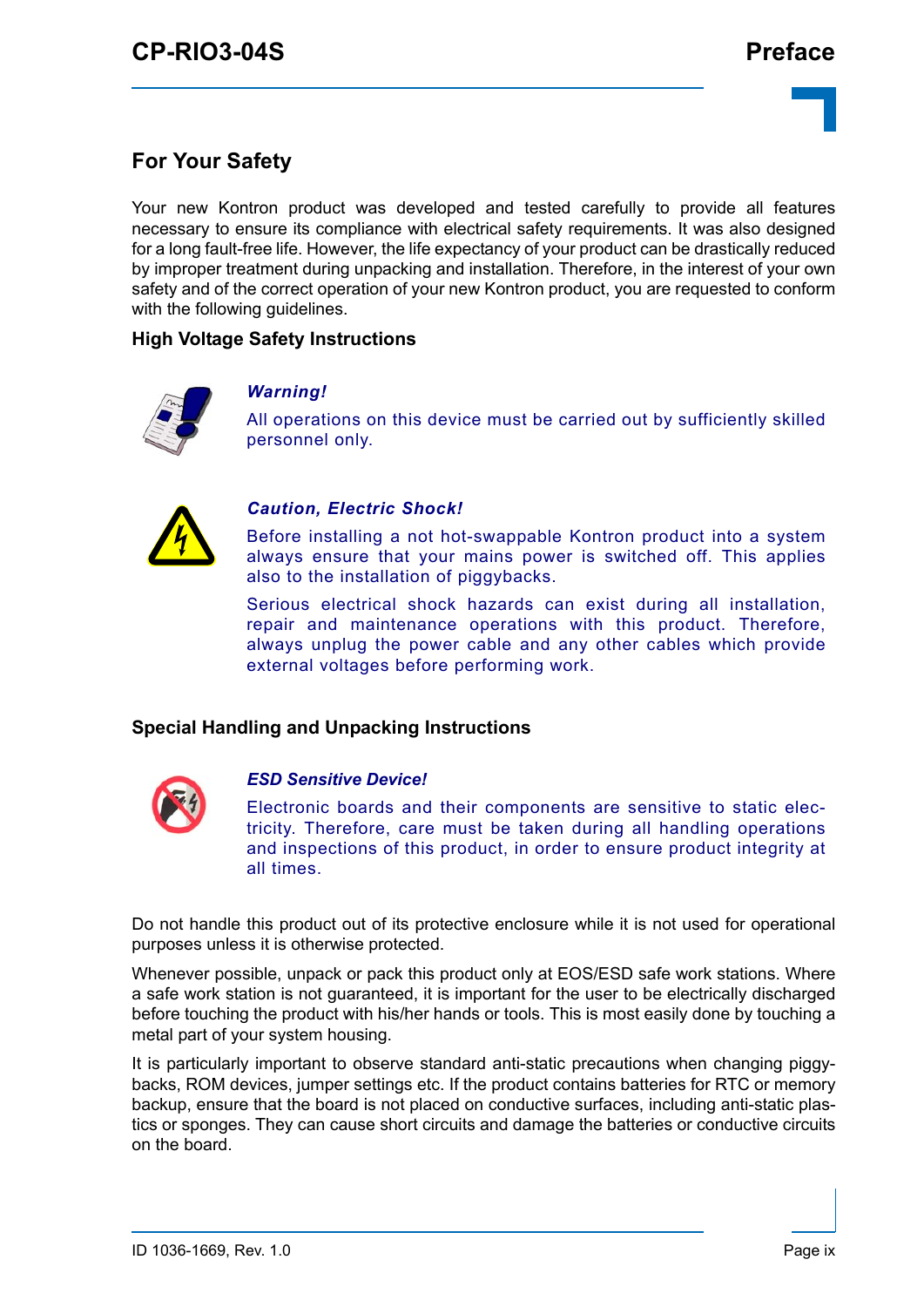# <span id="page-9-0"></span>**General Instructions on Usage**

In order to maintain Kontron's product warranty, this product must not be altered or modified in any way. Changes or modifications to the device, which are not explicitly approved by Kontron and described in this manual or received from Kontron's Technical Support as a special handling instruction, will void your warranty.

This device should only be installed in or connected to systems that fulfill all necessary technical and specific environmental requirements. This applies also to the operational temperature range of the specific board version, which must not be exceeded. If batteries are present, their temperature restrictions must be taken into account.

In performing all necessary installation and application operations, please follow only the instructions supplied by the present manual.

Keep all the original packaging material for future storage or warranty shipments. If it is necessary to store or ship the board, please re-pack it as nearly as possible in the manner in which it was delivered.

Special care is necessary when handling or unpacking the product. Please consult the special handling and unpacking instruction on the previous page of this manual.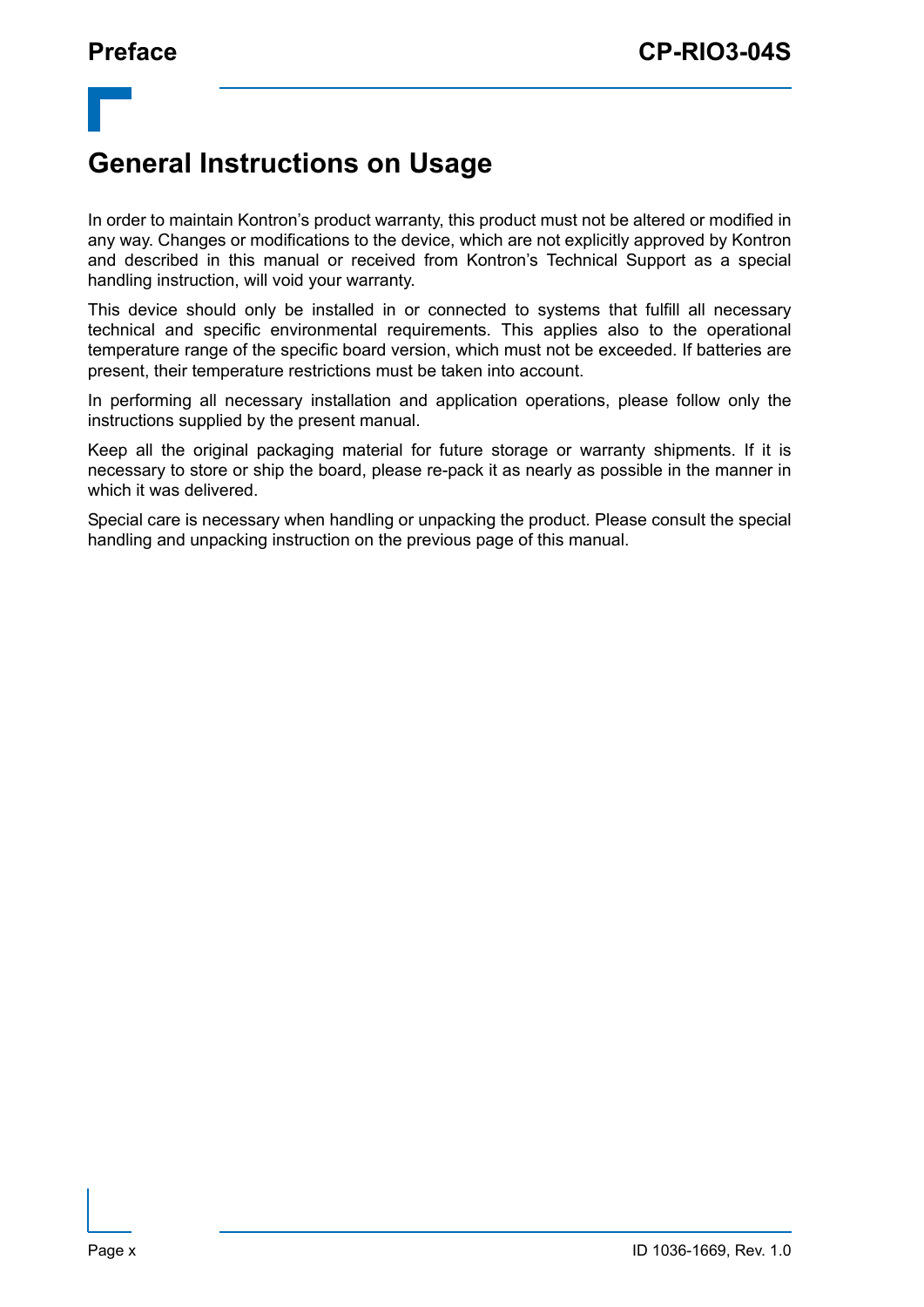

# <span id="page-10-0"></span>**Two Year Warranty**

Kontron grants the original purchaser of Kontron's products a *TWO YEAR LIMITED HARDWARE WARRANTY* as described in the following. However, no other warranties that may be granted or implied by anyone on behalf of Kontron are valid unless the consumer has the express written consent of Kontron.

Kontron warrants their own products, excluding software, to be free from manufacturing and material defects for a period of 24 consecutive months from the date of purchase. This warranty is not transferable nor extendible to cover any other users or long-term storage of the product. It does not cover products which have been modified, altered or repaired by any other party than Kontron or their authorized agents. Furthermore, any product which has been, or is suspected of being damaged as a result of negligence, improper use, incorrect handling, servicing or maintenance, or which has been damaged as a result of excessive current/voltage or temperature, or which has had its serial number(s), any other markings or parts thereof altered, defaced or removed will also be excluded from this warranty.

If the customer's eligibility for warranty has not been voided, in the event of any claim, he may return the product at the earliest possible convenience to the original place of purchase, together with a copy of the original document of purchase, a full description of the application the product is used on and a description of the defect. Pack the product in such a way as to ensure safe transportation (see our safety instructions).

Kontron provides for repair or replacement of any part, assembly or sub-assembly at their own discretion, or to refund the original cost of purchase, if appropriate. In the event of repair, refunding or replacement of any part, the ownership of the removed or replaced parts reverts to Kontron, and the remaining part of the original guarantee, or any new guarantee to cover the repaired or replaced items, will be transferred to cover the new or repaired items. Any extensions to the original guarantee are considered gestures of goodwill, and will be defined in the "Repair Report" issued by Kontron with the repaired or replaced item.

Kontron will not accept liability for any further claims resulting directly or indirectly from any warranty claim, other than the above specified repair, replacement or refunding. In particular, all claims for damage to any system or process in which the product was employed, or any loss incurred as a result of the product not functioning at any given time, are excluded. The extent of Kontron liability to the customer shall not exceed the original purchase price of the item for which the claim exists.

Kontron issues no warranty or representation, either explicit or implicit, with respect to its products' reliability, fitness, quality, marketability or ability to fulfil any particular application or purpose. As a result, the products are sold "as is," and the responsibility to ensure their suitability for any given task remains that of the purchaser. In no event will Kontron be liable for direct, indirect or consequential damages resulting from the use of our hardware or software products, or documentation, even if Kontron were advised of the possibility of such claims prior to the purchase of the product or during any period since the date of its purchase.

Please remember that no Kontron employee, dealer or agent is authorized to make any modification or addition to the above specified terms, either verbally or in any other form, written or electronically transmitted, without the company's consent.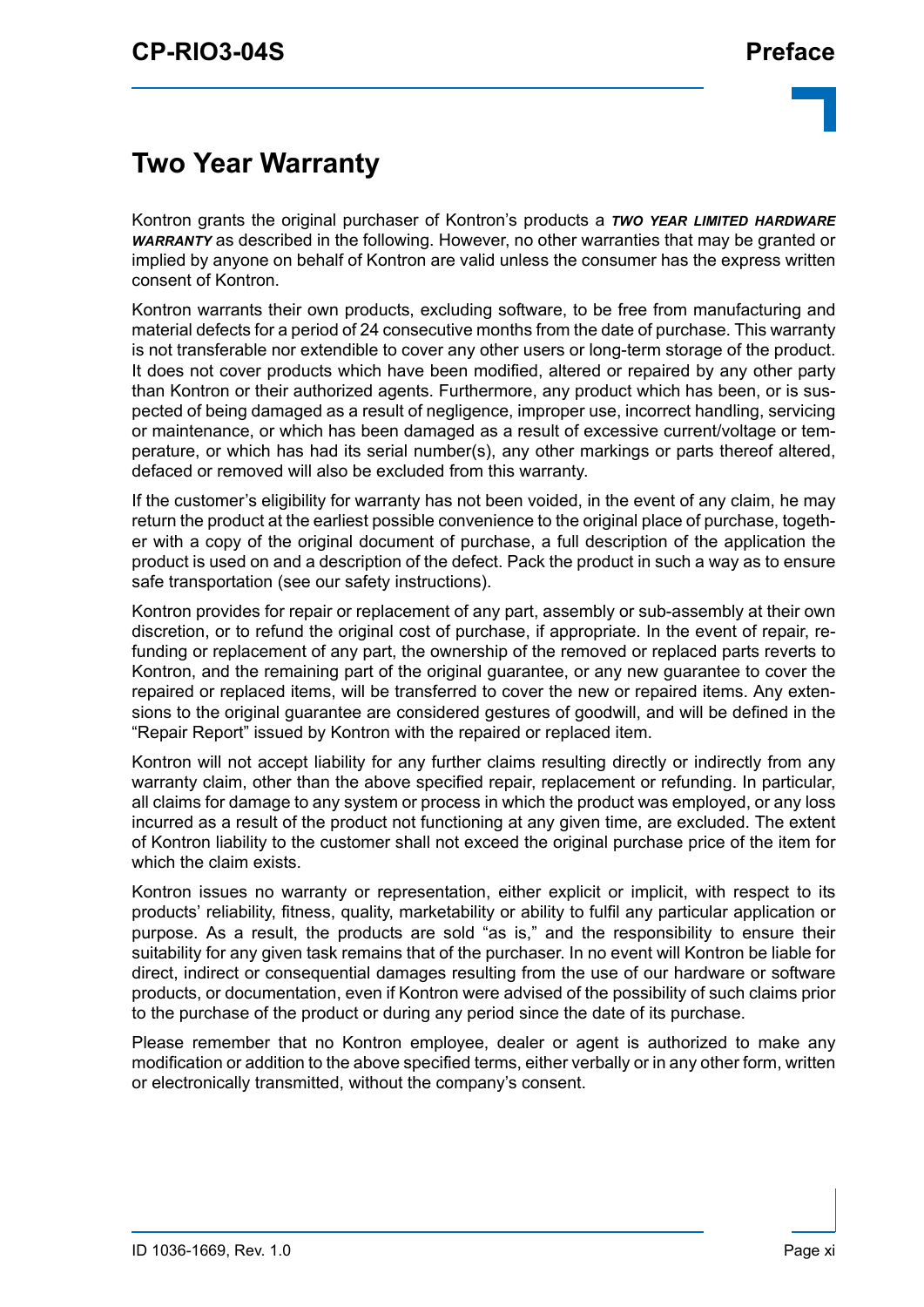$\overline{\phantom{a}}$ 

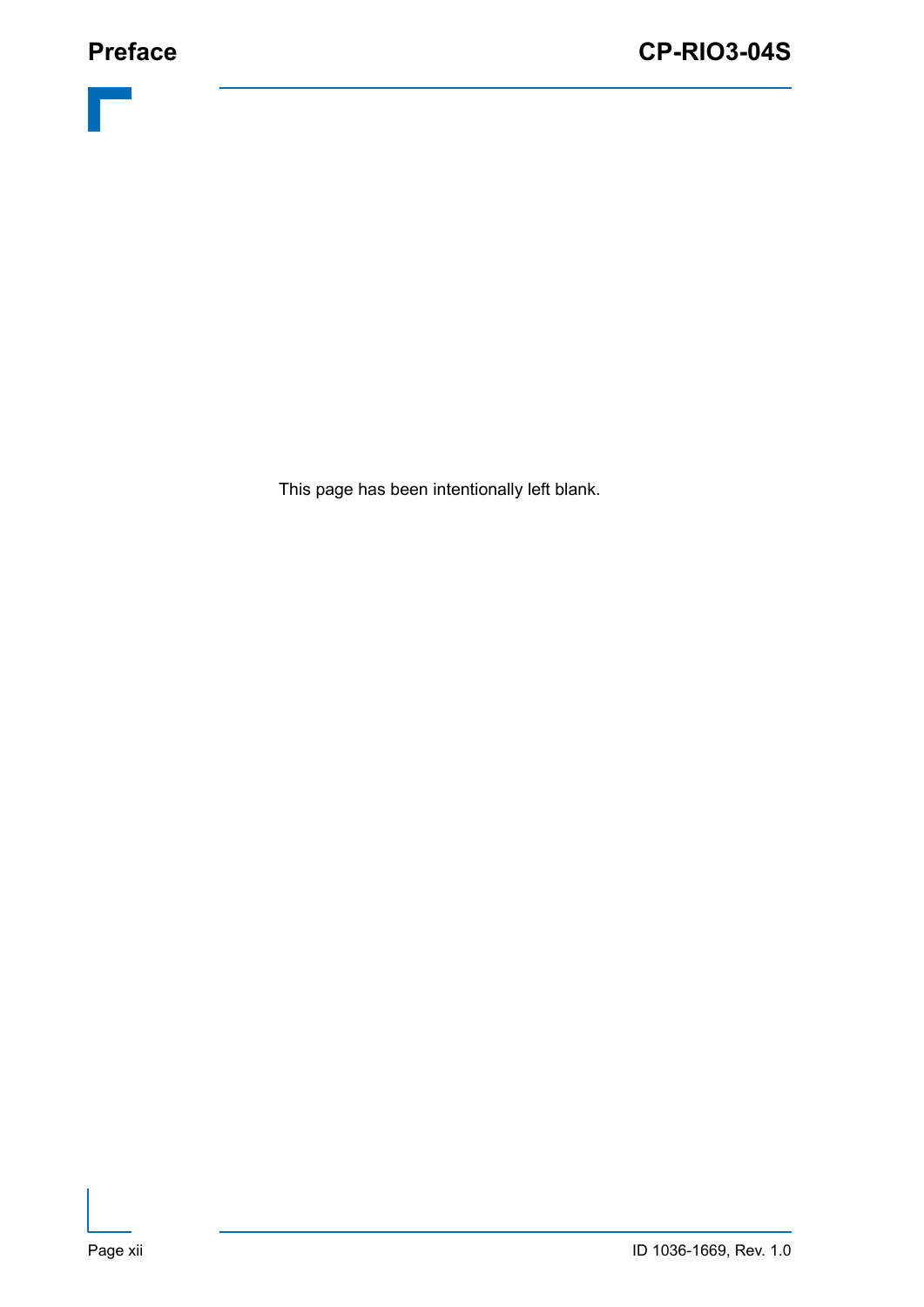

# **Introduction**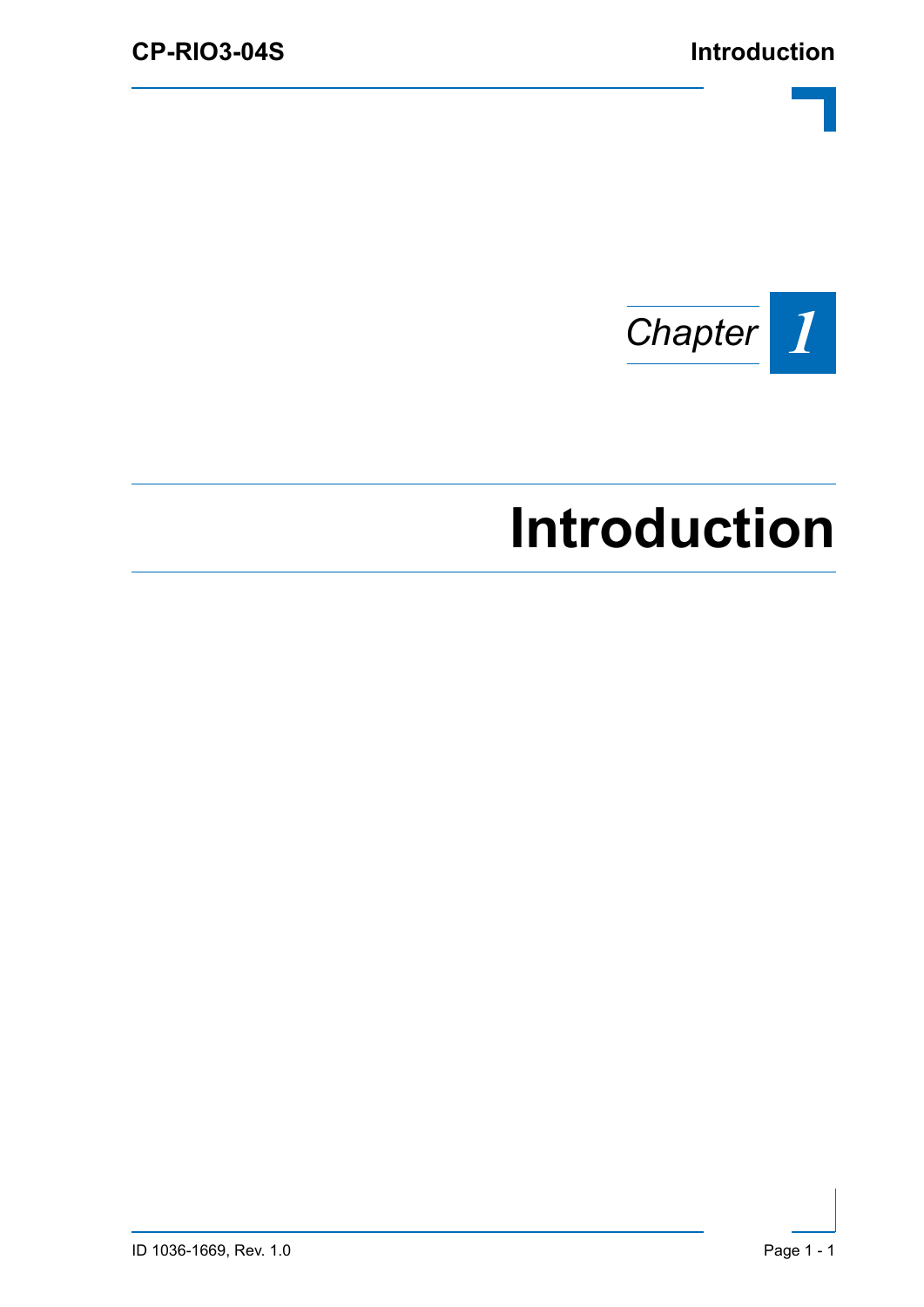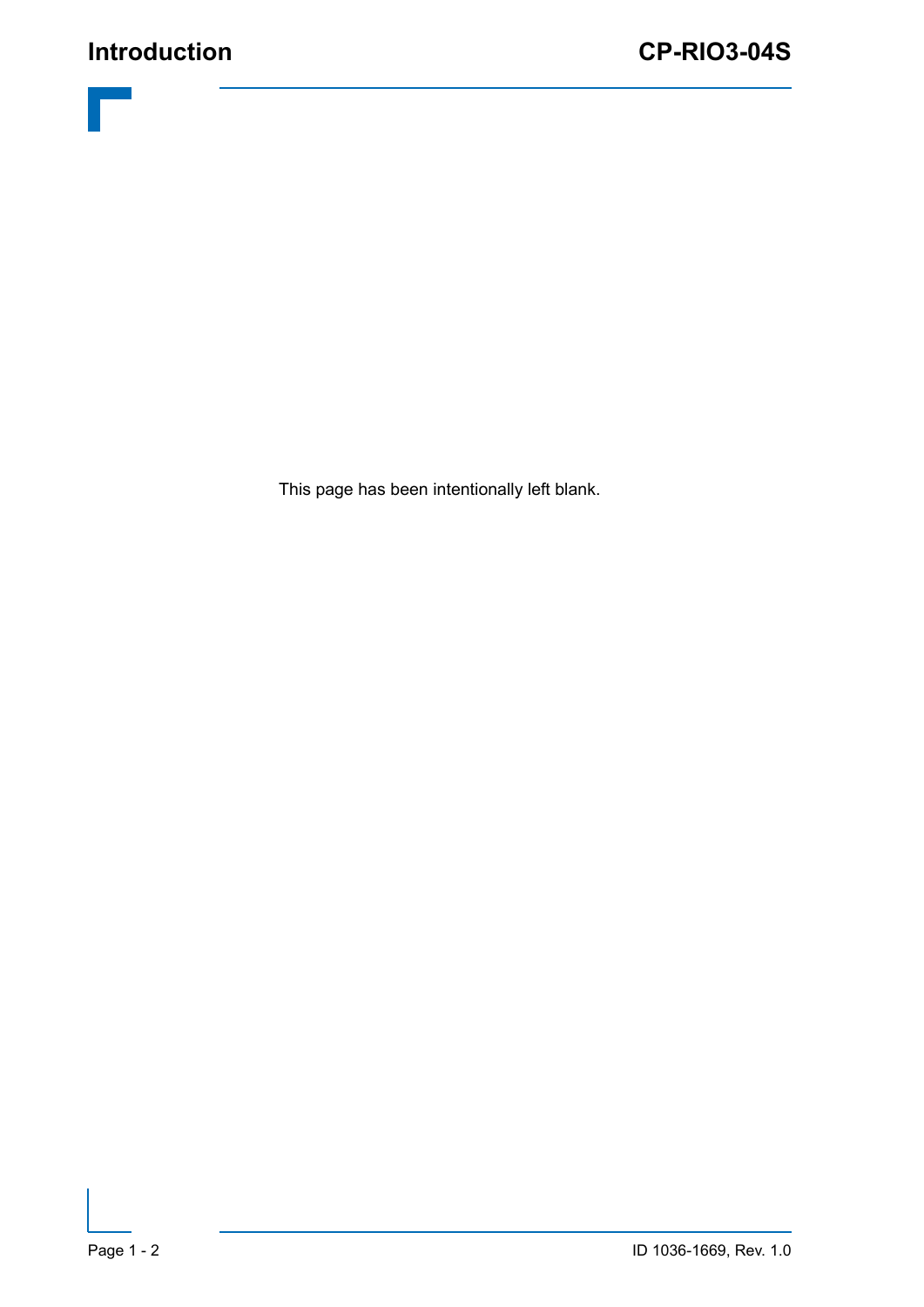# <span id="page-14-0"></span>**1. Introduction**

# <span id="page-14-1"></span>**1.1 Board Overview**

The CP-RIO3-04S 3U CompactPCI rear transition module has been designed for use with the CP305, CP307, and CP308 3U CompactPCI CPU boards from Kontron and provides comprehensive rear I/O functionality for peripherals. In order to use the CP-RIO3-04S, a 3U CompactPCI backplane with rear I/O support as well as a compatible and correctly configured CPU board are required. For further information concerning possible compatibility with other 3U Kontron CompactPCI boards, please contact Kontron.

The CP-RIO3-04S comes with two Gigabit Ethernet ports and one VGA (CRT) port on the front panel, two COM ports (COM1 on the front panel and COM2 onboard), two onboard SATA ports for connection to external SATA devices, one onboard peripheral control port and one CompactPCI connector for connecting the CP-RIO3-04S to the backplane.

# <span id="page-14-2"></span>**1.2 Board Diagrams**

The following diagrams provide additional information concerning the boards' functionality and component layout.

# <span id="page-14-3"></span>**1.2.1 Functional Block Diagram**

### <span id="page-14-4"></span>**Figure 1-1: CP-RIO3-04S Functional Block Diagram**

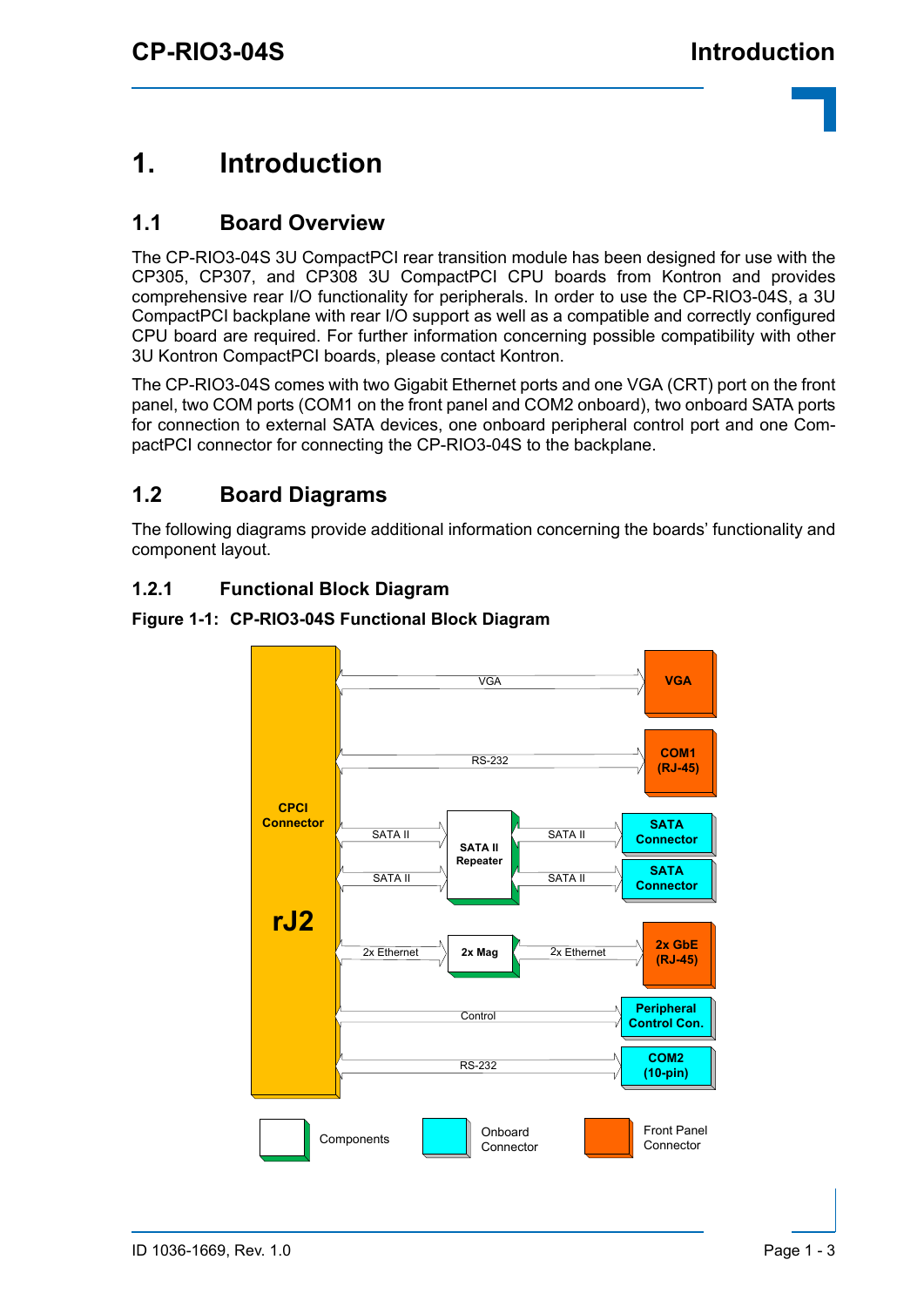

<span id="page-15-0"></span>**1.2.2 Front Panel**

<span id="page-15-1"></span>**Figure 1-2: CP-RIO3-04S Front Panel**

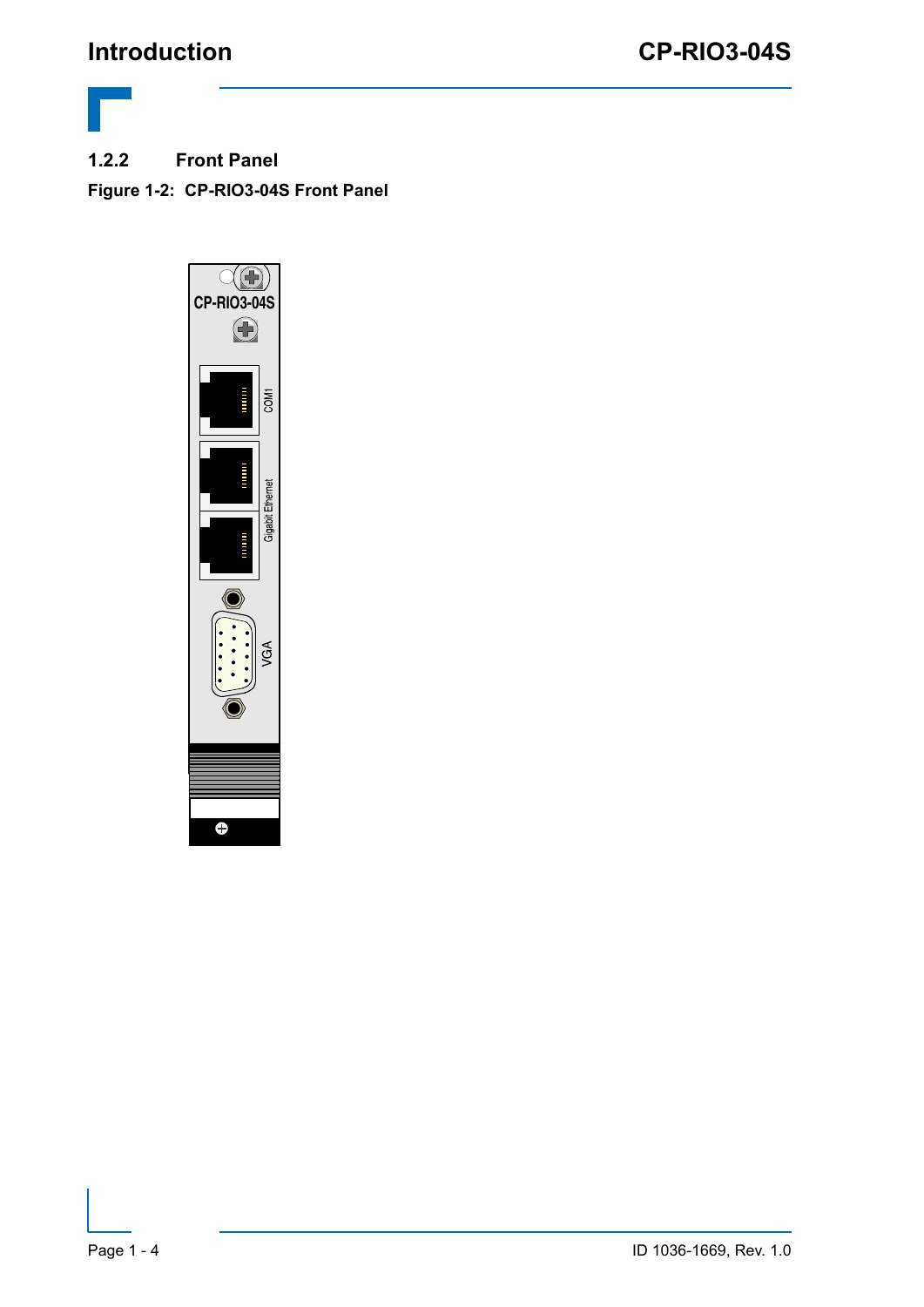

# <span id="page-16-0"></span>**1.2.3 Board Layout**

<span id="page-16-1"></span>**Figure 1-3: CP-RIO3-04S Board Layout – Top View**

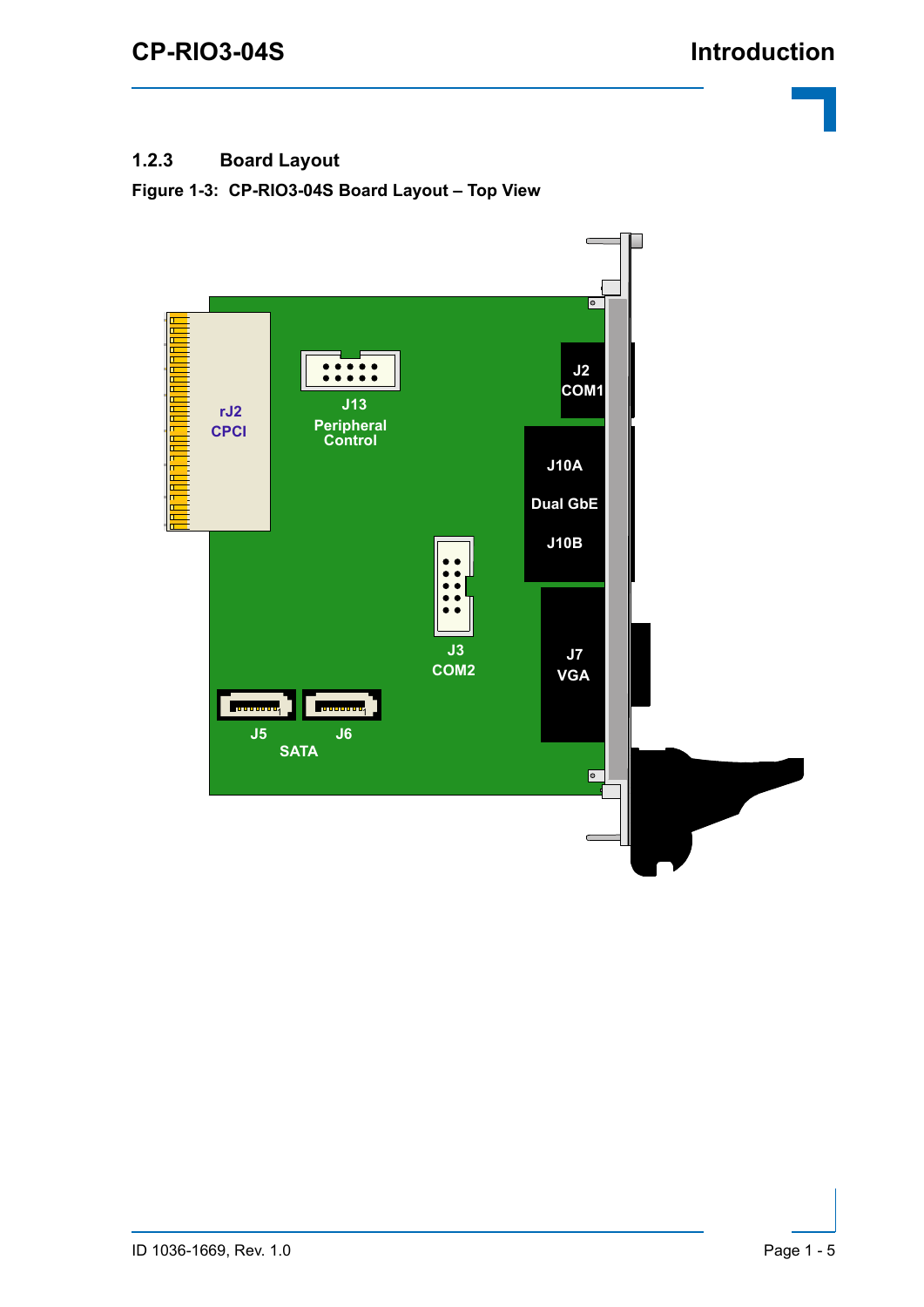# <span id="page-17-0"></span>**1.3 Technical Specification**

# <span id="page-17-1"></span>**Table 1-1: CP-RIO3-04S Main Specifications**

| <b>CP-RIO3-04S</b>               |                     | <b>SPECIFICATIONS</b>                                                                                                                                                                                                                                                                                              |  |  |
|----------------------------------|---------------------|--------------------------------------------------------------------------------------------------------------------------------------------------------------------------------------------------------------------------------------------------------------------------------------------------------------------|--|--|
| Front Panel<br><b>Interfaces</b> | <b>VGA</b>          | One VGA interface on a 15-pin, D-Sub connector, J7, for connecting a<br>standard analog monitor                                                                                                                                                                                                                    |  |  |
|                                  | Ethernet            | Two Gigabit Ethernet interfaces implemented as a dual RJ-45 connector,<br><b>J10A/B</b>                                                                                                                                                                                                                            |  |  |
|                                  | COM1                | One serial RS-232 port (COM1) on an RJ-45 connector, J2                                                                                                                                                                                                                                                            |  |  |
| <b>Interfaces</b><br>Onboard     | <b>SATA</b>         | Two SATA II interfaces (with SATA II repeater) implemented as two<br>onboard connectors, J5 and J6, for connecting external SATA devices via<br>a SATA cable                                                                                                                                                       |  |  |
|                                  | COM <sub>2</sub>    | One onboard serial port (COM2) implemented as a 10-pin, 2.54 mm con-<br>nector, J3                                                                                                                                                                                                                                 |  |  |
|                                  | Peripheral Control  | One 10-pin peripheral control connector, J13, with the following features:<br>Fan speed monitor input<br>Fan speed control output<br>Power supply sleep mode output<br>Wake-up/sleep input                                                                                                                         |  |  |
|                                  | CompactPCI          | One CompactPCI connector, rJ2 for connecting the CP-RIO3-04S to the<br>backplane                                                                                                                                                                                                                                   |  |  |
| General                          | Temperature Range   | $0^{\circ}$ C to +60 $^{\circ}$ C<br>Standard<br>Operational:<br>Storage: -55°C to +85°C<br>Without any additional components<br>Note<br>When additional components are installed, refer<br>to their operational specifications as this will influ-<br>ence the modules' operational and storage tem-<br>perature. |  |  |
|                                  | Mechanical          | 3U, 4HP, CompactPCI-compliant form factor                                                                                                                                                                                                                                                                          |  |  |
|                                  | <b>Dimensions</b>   | 100 mm x 80 mm                                                                                                                                                                                                                                                                                                     |  |  |
|                                  | <b>Board Weight</b> | 120 <sub>g</sub>                                                                                                                                                                                                                                                                                                   |  |  |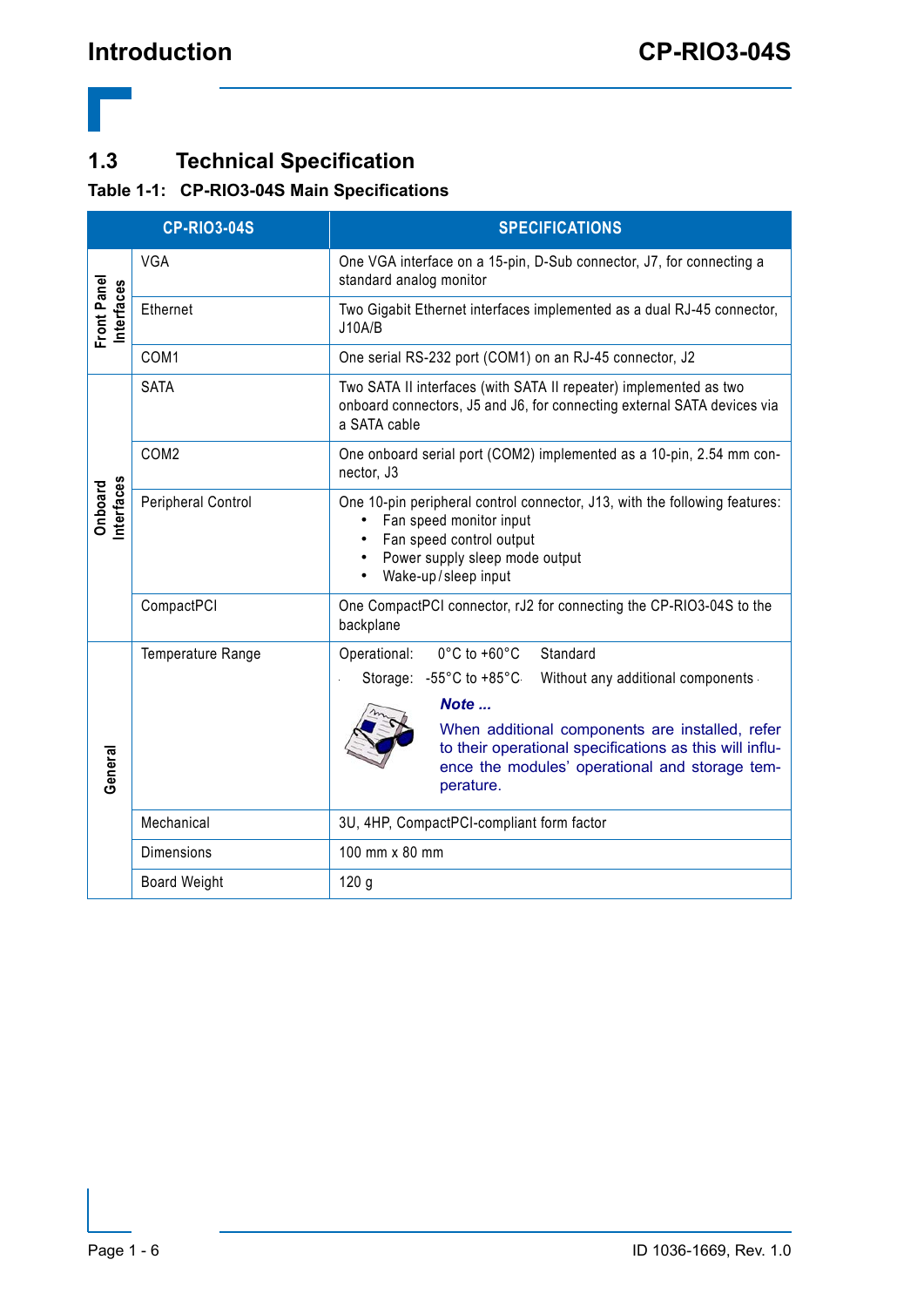

# <span id="page-18-0"></span>**1.4 Standards**

The CP-RIO3-04S complies with the requirements of the following standards:

### <span id="page-18-1"></span>**Table 1-2: Standards for the CP-RIO3-04S**

| <b>TYPE</b>   | <b>ASPECT</b>                     | <b>STANDARD</b>        | <b>REMARKS / TEST PARAMETERS</b>                                                                                                 |
|---------------|-----------------------------------|------------------------|----------------------------------------------------------------------------------------------------------------------------------|
| <b>CE</b>     | Emission                          | EN55022<br>EN61000-6-3 | $-$                                                                                                                              |
|               | Immission                         | EN55024<br>EN61000-6-2 | $\overline{a}$                                                                                                                   |
|               | <b>Electrical Safety</b>          | EN60950-1              | $-$                                                                                                                              |
| Mechanical    | <b>Mechanical Dimen-</b><br>sions | <b>IEEE 1101.10</b>    | $-$                                                                                                                              |
| Environmental | <b>Climatic Humidity</b>          | IEC60068-2-78          | 93% RH at 40°C, non-condensing                                                                                                   |
|               |                                   |                        | (see note below)                                                                                                                 |
|               | <b>WEEE</b>                       | Directive 2002/96/EC   | Waste electrical and electronic equipment                                                                                        |
|               | <b>RoHS</b>                       | Directive 2002/95/EC   | Restriction of the use of certain hazardous<br>substances in electrical and electronic<br>equipment                              |
|               | Vibration<br>(Sinusoidal)         | IEC60068-2-6           | • 10-300 (Hz) frequency range<br>$\cdot$ 5 (g) acceleration<br>• 1 (oct/min) sweep rate<br>• 10 cycles/axis<br>$\cdot$ 3 axes    |
|               | <b>Permanent Shock</b>            | IEC60068-2-29          | • 15 (g) acceleration<br>• 11 (ms) pulse duration<br>• 500 shocks per direction<br>• 6 directions<br>$\cdot$ 1 (s) recovery time |
|               | Single Shock                      | IEC60068-2-27          | $\cdot$ 30 (g) acceleration<br>• 9 (ms) pulse duration<br>• 3 shocks per direction<br>• 6 directions<br>• 5 (s) recovery time    |



### *Note ...*

Kontron performs comprehensive environmental testing of its products in accordance with applicable standards.

Customers desiring to perform further environmental testing of Kontron products must contact Kontron for assistance prior to performing any such testing. This is necessary, as it is possible that environmental testing can be destructive when not performed in accordance with the applicable specifications.

In particular, for example, boards **without conformal coating** must not be exposed to a change of temperature exceeding 1K/minute, averaged over a period of not more than five minutes. Otherwise, condensation may cause irreversible damage, especially when the board is powered up again.

Kontron does not accept any responsibility for damage to products resulting from destructive environmental testing.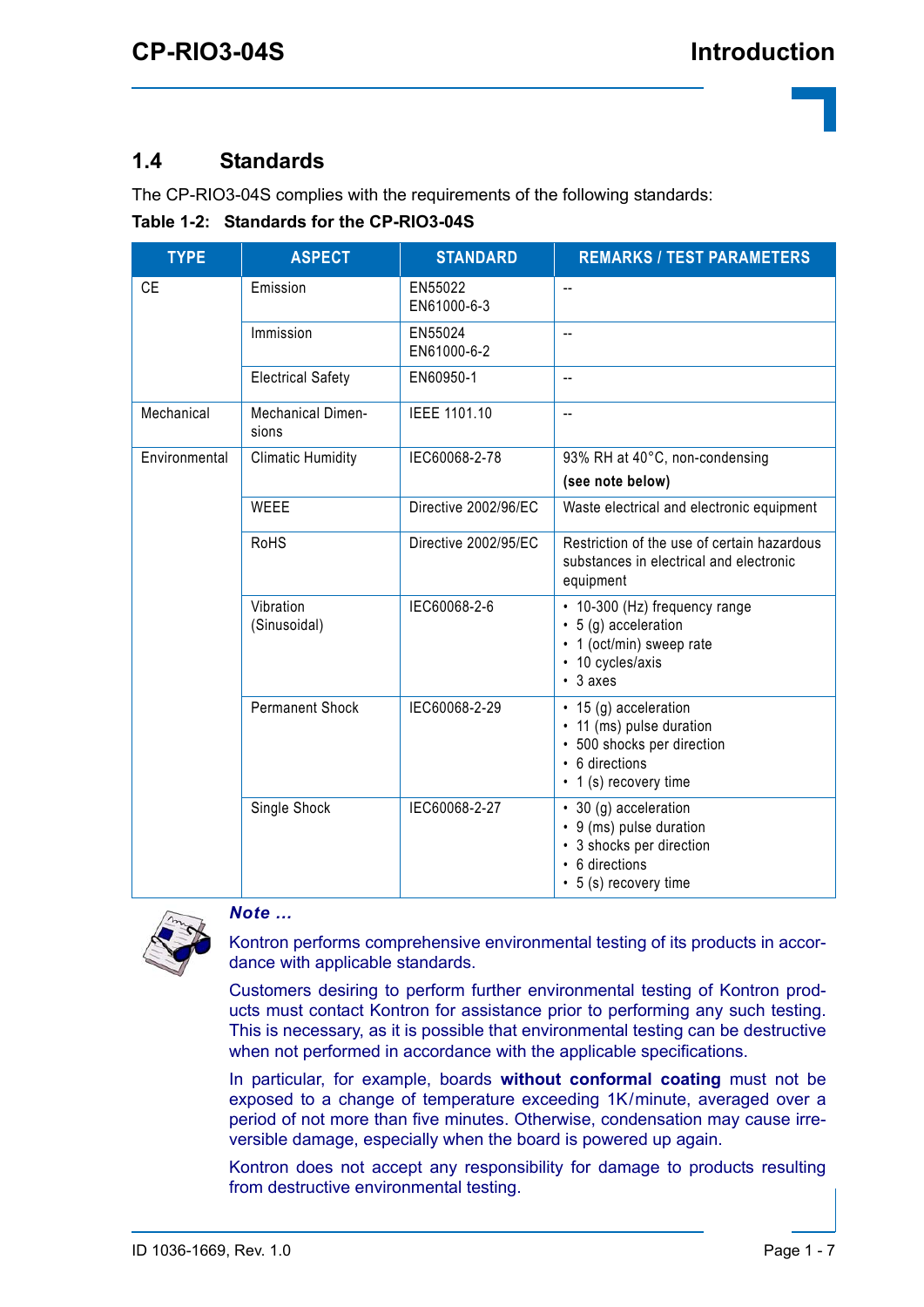# <span id="page-19-0"></span>**1.5 Related Publications**

The following publications contain information relating to the CP-RIO3-04S.

# <span id="page-19-1"></span>**Table 1-3: Related Publications**

| <b>PRODUCT</b>                          | <b>PUBLICATION</b>                                    |  |
|-----------------------------------------|-------------------------------------------------------|--|
| CompactPCI Systems and<br><b>Boards</b> | CompactPCI Specification 2.0, Rev. 3.0                |  |
|                                         | Kontron CompactPCI Backplane Manual, ID 24229         |  |
| All Kontron products                    | Product Safety and Implementation Guide, ID 1021-9142 |  |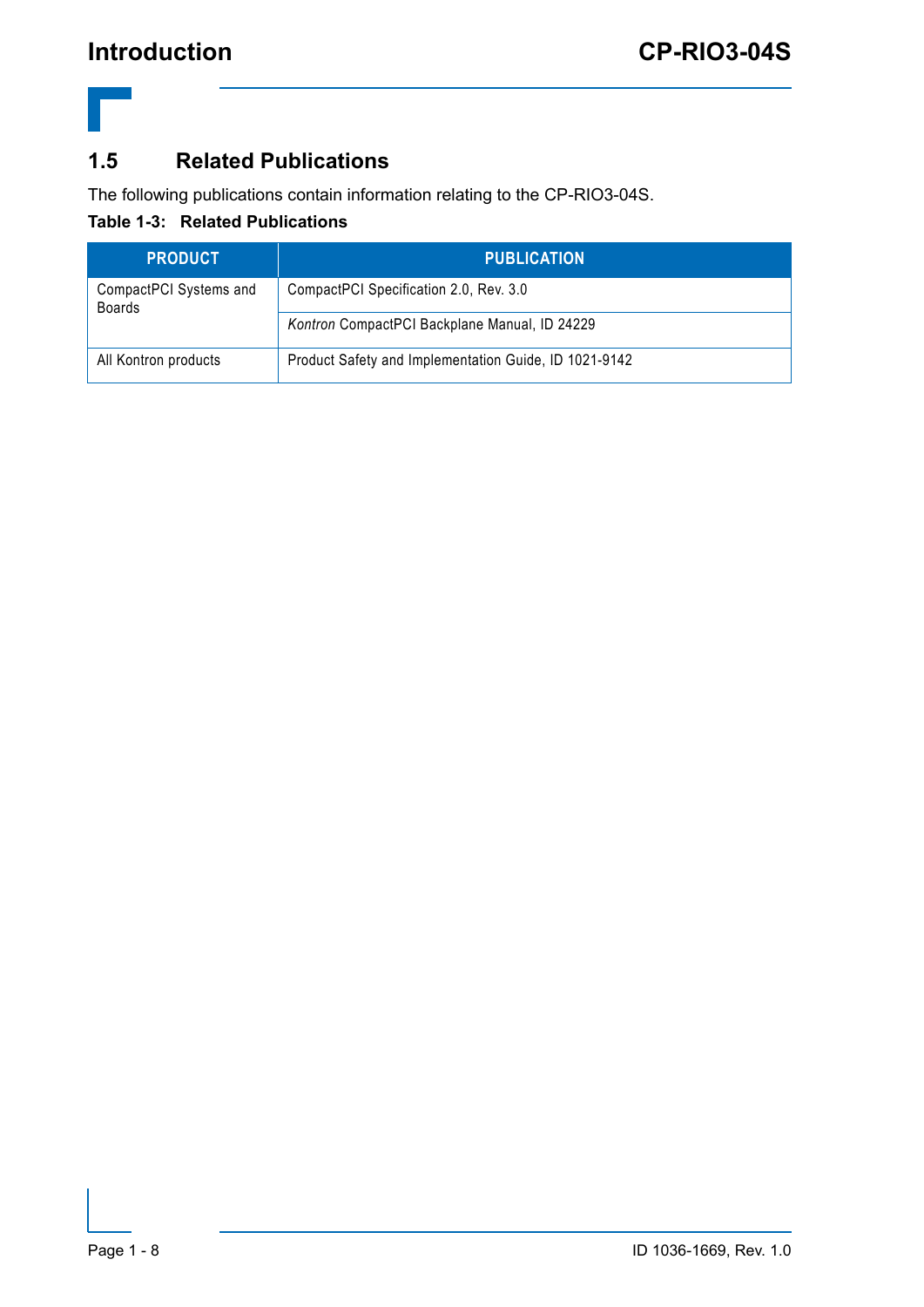



# **Functional Description**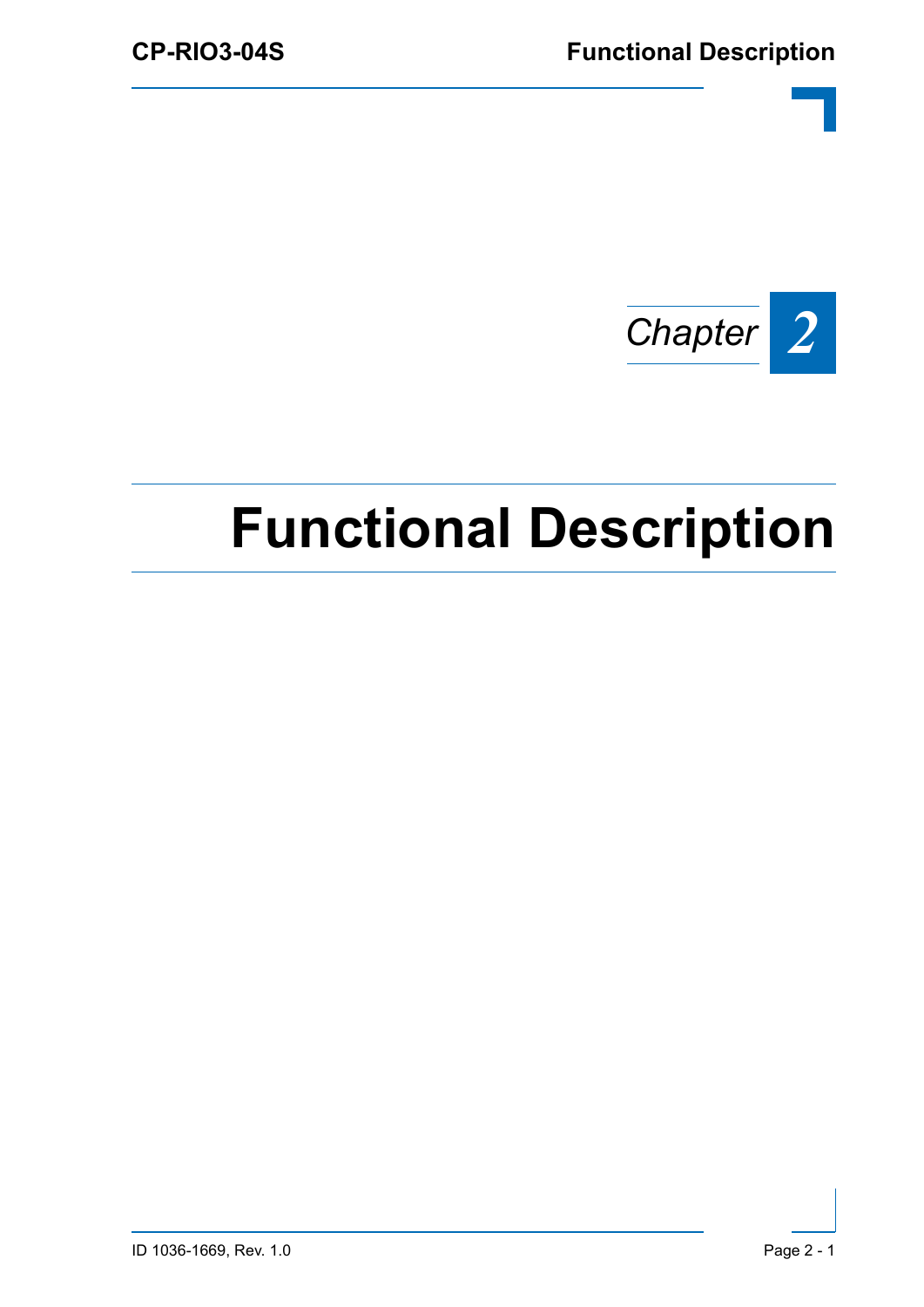

This page has been intentionally left blank.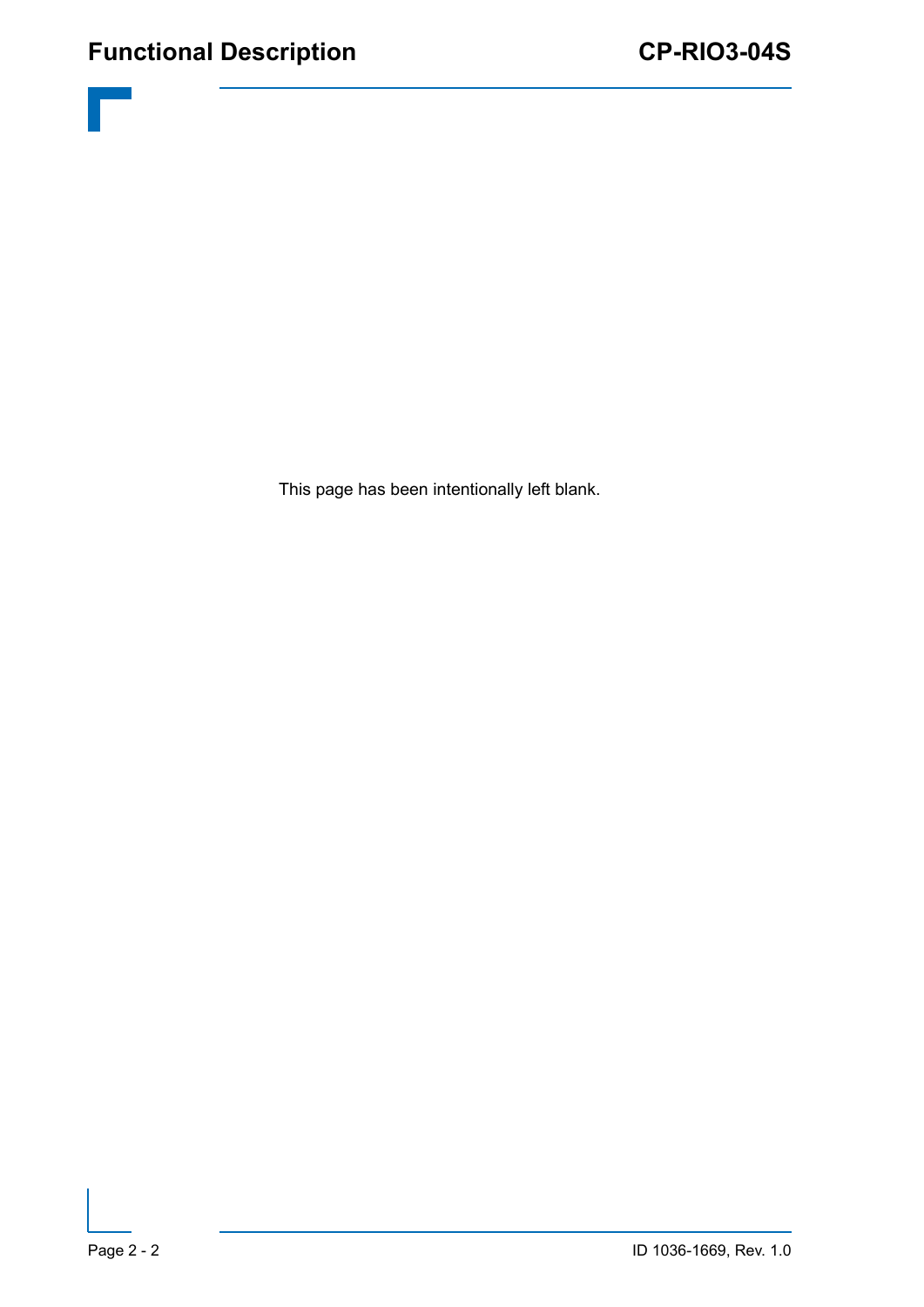# <span id="page-22-0"></span>**2. Functional Description**

# <span id="page-22-1"></span>**2.1 Board Interfaces**

# <span id="page-22-2"></span>**2.1.1 VGA Interface**

The CP-RIO3-04S provides one 15-pin, D-Sub VGA connector, J7, on the front panel. This connector is used to connect an analog VGA (CRT) monitor to the CP-RIO3-04S.

The following figure illustrates the D-Sub VGA connector J7.

## <span id="page-22-4"></span>**Figure 2-1: D-Sub VGA Connector J7**



The following table indicates the pinout of the D-Sub VGA connector J7.

<span id="page-22-3"></span>

| <b>PIN</b>     | <b>SIGNAL</b> | <b>FUNCTION</b>                   | I/O     |
|----------------|---------------|-----------------------------------|---------|
| 1              | Red           | Red video signal output           | 0       |
| $\mathfrak{p}$ | Green         | Green video signal output         | O       |
| 3              | Blue          | Blue video signal output          | 0       |
| 4              | ΝC            | Not connected                     |         |
| $5 - 8$        | GND           | Signal ground                     |         |
| 9              | <b>VCC</b>    | Power +5V, 140 mA fuse protection | Ω       |
| 10             | GND           | Signal ground                     |         |
| 11             | <b>NC</b>     | Not connected                     |         |
| 12             | <b>SDA</b>    | <sup>2</sup> C data (EDID)        | I/O     |
| 13             | Hsync         | Horizontal synchronization        | TTL Out |
| 14             | Vsync         | Vertical synchronization          | TTL Out |
| 15             | SCL           | <sup>2</sup> C clock (EDID)       | I/O     |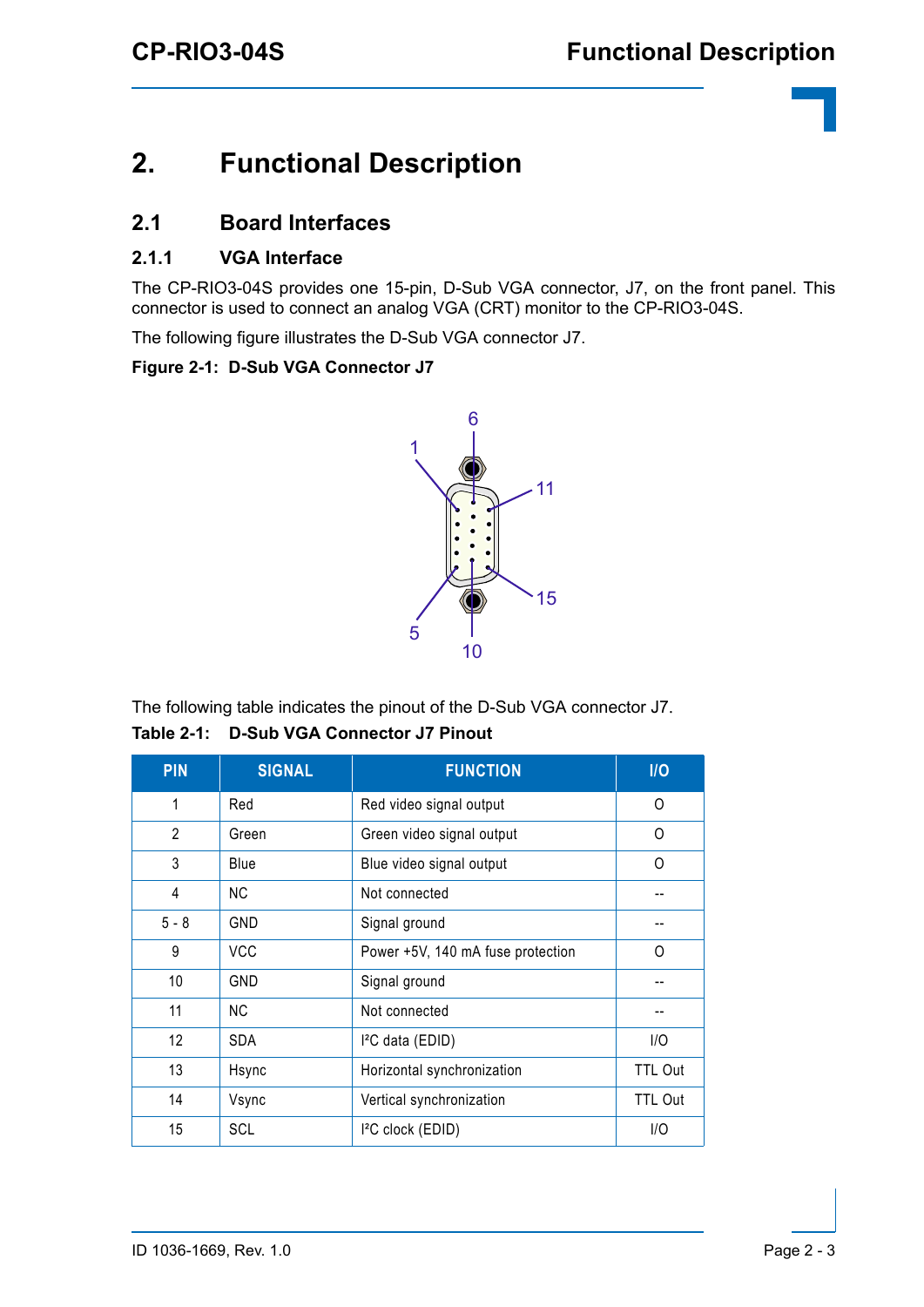8

11111111



# <span id="page-23-0"></span>**2.1.2 Gigabit Ethernet Interfaces**

The CP-RIO3-04S provides one dual Gigabit Ethernet connector J10A/B realized as two RJ-45 connectors. The interfaces provide automatic detection and switching between 10Base-T, 100Base-TX and 1000Base-T data transmission (Auto-Negotiation). Auto-wire switching for crossed cables is also supported (Auto MDI-X).

<span id="page-23-2"></span>

**J10B**

| <b>MDI / STANDARD ETHERNET CABLE</b> |               |                                 |                          |     | <b>MDI-X / CROSSED ETHERNET CABLE</b> |                |                          |                          |            |               |                   |               |
|--------------------------------------|---------------|---------------------------------|--------------------------|-----|---------------------------------------|----------------|--------------------------|--------------------------|------------|---------------|-------------------|---------------|
| 10BASE-T                             |               | 100BASE-TX<br><b>1000BASE-T</b> |                          |     | <b>PIN</b>                            |                | 10BASE-T                 |                          | 100BASE-TX |               | <b>1000BASE-T</b> |               |
| I/O                                  | <b>SIGNAL</b> | I/O                             | <b>SIGNAL</b>            | I/O | <b>SIGNAL</b>                         |                | I/O                      | <b>SIGNAL</b>            | I/O        | <b>SIGNAL</b> | I/O               | <b>SIGNAL</b> |
| $\Omega$                             | $TX+$         | $\Omega$                        | $TX+$                    | I/O | BI DA+                                | 1              |                          | $RX+$                    |            | $RX+$         | I/O               | BI DB+        |
| $\Omega$                             | TX-           | $\circ$                         | TX-                      | I/O | BI DA-                                | $\overline{2}$ |                          | RX-                      |            | RX-           | I/O               | BI DB-        |
|                                      | $RX+$         |                                 | $RX+$                    | I/O | BI DB+                                | 3              | $\Omega$                 | $TX+$                    | $\circ$    | $TX+$         | I/O               | BI DA+        |
|                                      |               | $\overline{\phantom{0}}$        |                          | I/O | BI DC+                                | 4              |                          |                          |            |               | I/O               | BI DD+        |
| $\overline{\phantom{a}}$             |               | $\overline{\phantom{0}}$        | $\overline{\phantom{a}}$ | I/O | BI DC-                                | 5              | $\overline{\phantom{0}}$ | $\overline{\phantom{a}}$ |            |               | I/O               | BI DD-        |
|                                      | RX-           |                                 | RX-                      | I/O | BI DB-                                | 6              | $\Omega$                 | TX-                      | $\Omega$   | TX-           | I/O               | BI DA-        |
|                                      |               | $\overline{\phantom{0}}$        | $\overline{\phantom{a}}$ | I/O | BI DD+                                | 7              |                          | $\overline{\phantom{a}}$ |            |               | I/O               | BI DC+        |
| $\qquad \qquad \blacksquare$         |               | $\overline{\phantom{a}}$        | $\overline{\phantom{a}}$ | I/O | BI DD-                                | 8              | $\overline{\phantom{0}}$ | $\overline{\phantom{a}}$ | ٠          |               | I/O               | BI DC-        |

### <span id="page-23-1"></span>**Table 2-2: Pinout of J10A/B Based on the Implementation**



# *Note ...*

The Ethernet transmission can operate effectively with structured cable that meets CAT5 cable or higher specifications.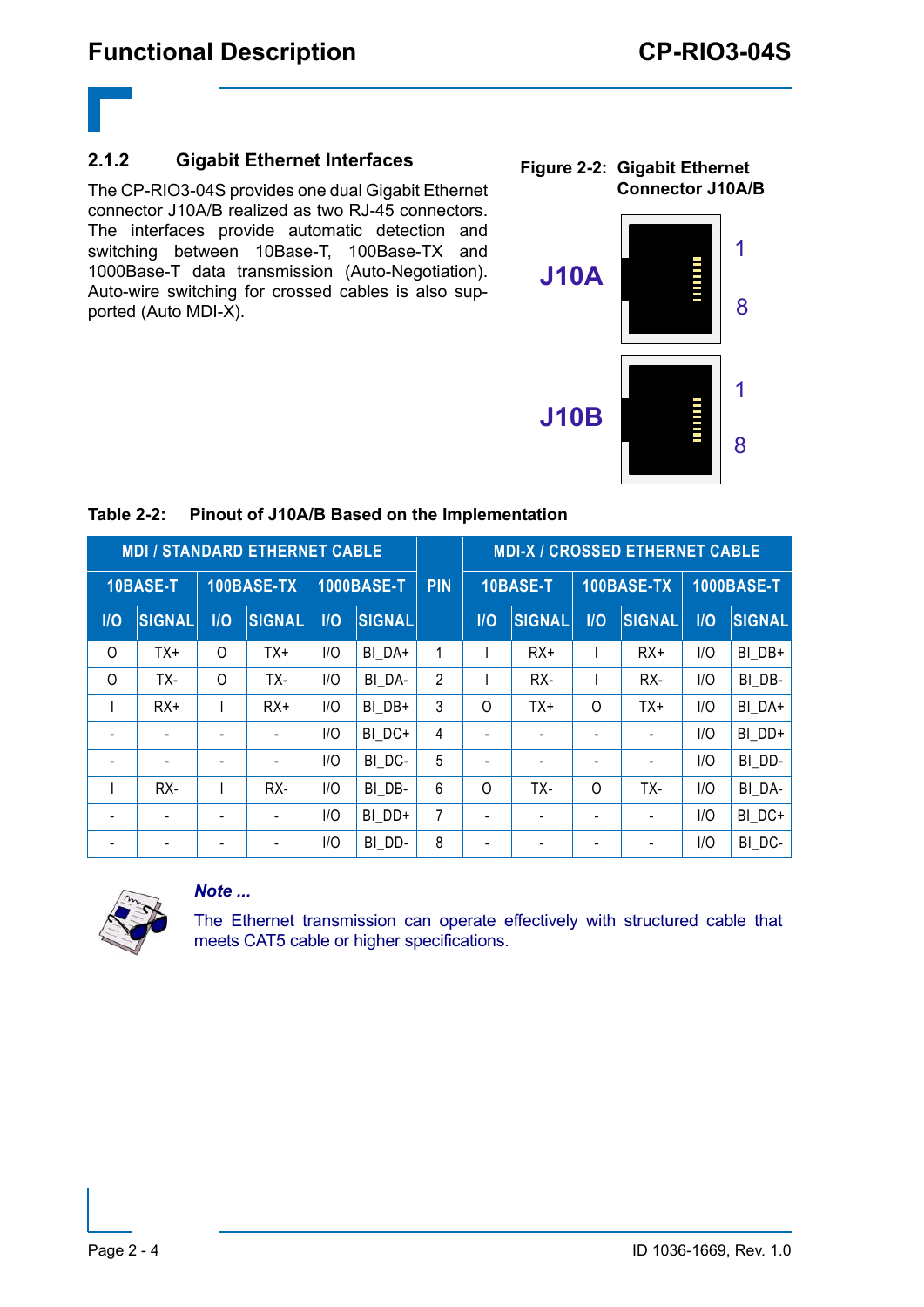# <span id="page-24-0"></span>**2.1.3 COM Interfaces**

The CP-RIO3-04S provides two COM ports, COM1 and COM2, for connecting RS-232 devices. COM1 is available on the front panel and is implemented as an RJ-45 connector, J2. COM2 is available onboard and is implemented as a 10-pin connector, J3.

The following figure illustrates the RJ-45, serial port connector, J2 (COM1).

<span id="page-24-2"></span>**Figure 2-3: Serial Port Connector J2 (COM1)**



<span id="page-24-1"></span>The following table indicates the pinout of the RJ-45, serial port connector, J2 (COM1). **Table 2-3: Serial Port Connector J2 (COM1) Pinout**

| <b>PIN</b>     | <b>SIGNAL</b> | <b>DESCRIPTION</b>  | I/O |
|----------------|---------------|---------------------|-----|
|                | <b>RTS</b>    | Request to send     | ∩   |
| $\mathfrak{p}$ | <b>DTR</b>    | Data terminal ready |     |
| 3              | <b>TXD</b>    | Transmit data       |     |
| 4              | <b>GND</b>    | Signal ground       |     |
| 5              | <b>GND</b>    | Signal ground       |     |
| 6              | <b>RXD</b>    | Receive data        |     |
|                | <b>DSR</b>    | Data set ready      |     |
| 8              | <b>CTS</b>    | Clear to send       |     |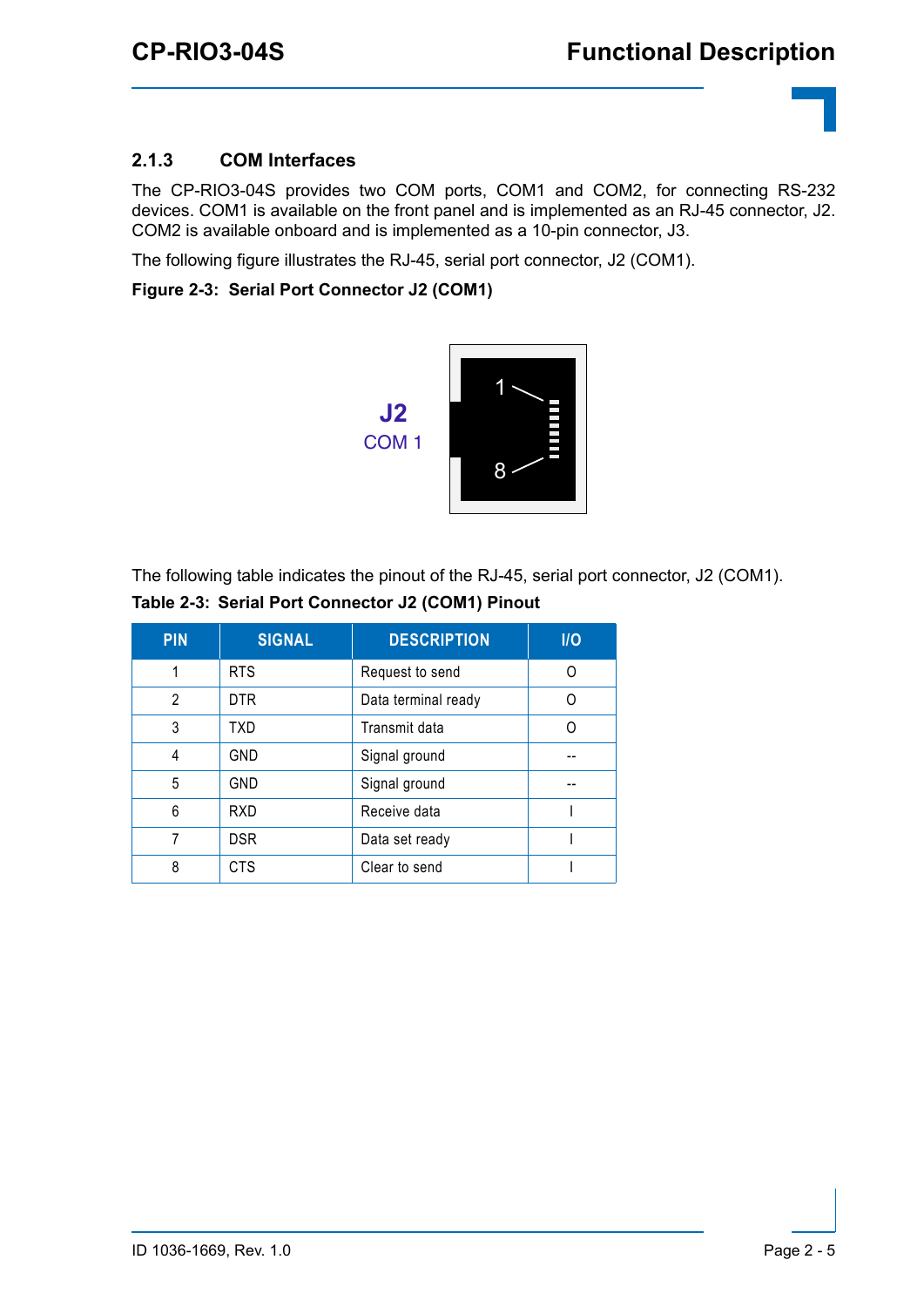<span id="page-25-1"></span>The following figure illustrates the onboard serial port connector J3 (COM2). **Figure 2-4: Serial Port Connector J3 (COM2)**



<span id="page-25-0"></span>The following table indicates the pinout of the onboard serial port connector J3 (COM2). **Table 2-4: Serial Port Connector J3 (COM2) Pinout**

| <b>PIN</b>     | <b>SIGNAL</b> | <b>DESCRIPTION</b>  | I/O |
|----------------|---------------|---------------------|-----|
| 1              | <b>DCD</b>    | Data carrier detect |     |
| $\overline{2}$ | <b>DSR</b>    | Data set ready      |     |
| 3              | RXD           | Receive data        |     |
| 4              | <b>RTS</b>    | Request to send     | ∩   |
| 5              | <b>TXD</b>    | Transmit data       | ∩   |
| 6              | <b>CTS</b>    | Clear to send       |     |
| 7              | <b>DTR</b>    | Data terminal ready | ∩   |
| 8              | RI            | Ring indicator      |     |
| 9              | <b>GND</b>    | Signal ground       |     |
| 10             | <b>NC</b>     | Not connected       |     |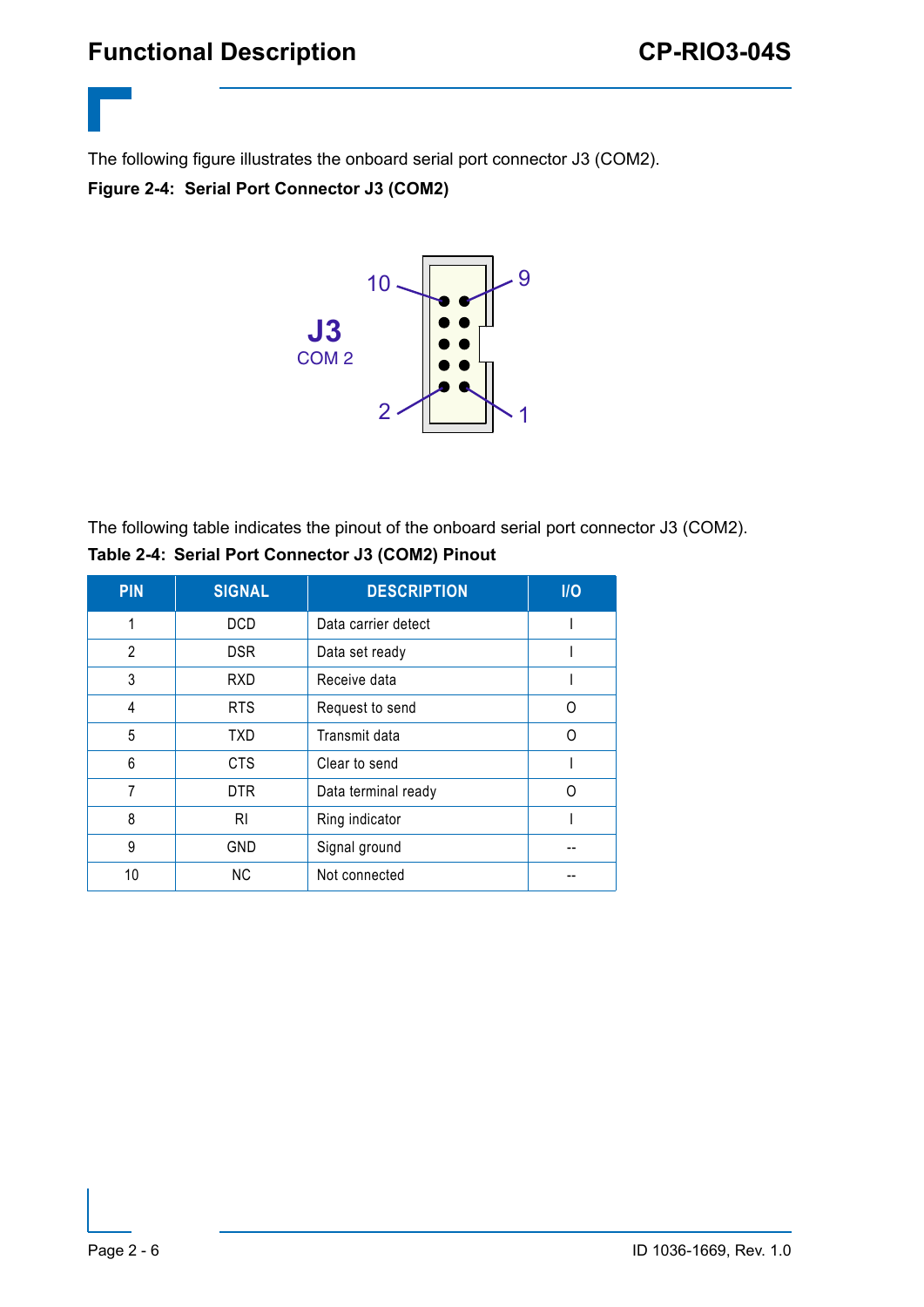# <span id="page-26-0"></span>**2.1.4 Peripheral Control Interface**

A fan for system cooling and a power supply with power management can be connected to the CP-RIO3-04S via the peripheral control connector J13.

The following figure illustrates the peripheral control connector J13.

<span id="page-26-2"></span>**Figure 2-5: Peripheral Control Connector J13**



<span id="page-26-1"></span>The following table indicates the pinout of the peripheral control connector J13. **Table 2-5: Peripheral Connector J13 Pinout**

| <b>PIN</b>     | <b>SIGNAL</b> | <b>DESCRIPTION</b>                                    | I/O |
|----------------|---------------|-------------------------------------------------------|-----|
| 1              | GND           | Signal ground                                         |     |
| $\mathfrak{p}$ | PWR 5VSTDBY   | +5V standby power (optional)                          |     |
| 3              | FAN_SENSE     | Fan speed monitor                                     |     |
| 4              | VCC5V         | Power +5V                                             | Ω   |
| 5              | PWM OUT       | Fan speed control via pulse with<br>modulation signal | Ω   |
| 6              | VCC3V3        | Power $+3.3V$                                         | ∩   |
| 7              | PWR_SLPS3#    | Power supply sleep mode                               | ∩   |
| 8              | GND           | Signal ground                                         |     |
| 9              | PWR BTN#      | Wake-up / sleep input                                 |     |
| 10             | GND           | Signal ground                                         |     |



*Note ...*

Pin 5 is an open drain output and has no pull-up resistor on the CP-RIO3-04S. Therefore, an external pull-up resistor is required for fan control operations.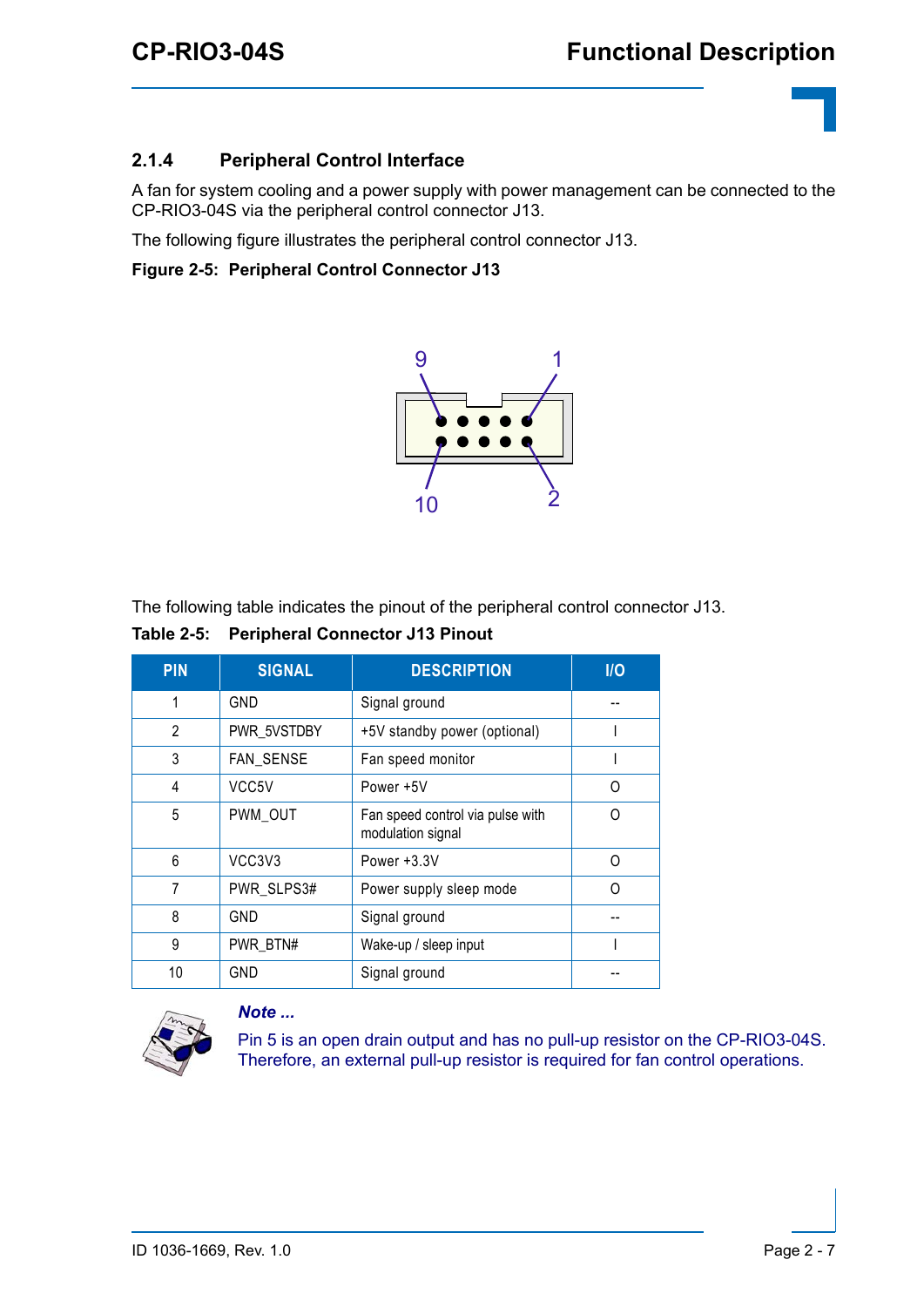

# <span id="page-27-0"></span>**2.1.5 Serial ATA Interfaces**

The CP-RIO3-04S provides two onboard SATA II interfaces implemented as two onboard SATA connectors, J5 and J6, used to connect standard SATA devices via a SATA cable. A SATA II repeater is provided on the CP-RIO3-04S to improve the signal performance.

The following figure and table provide pinout information for the SATA connectors J5 and J6.

<span id="page-27-2"></span>**Figure 2-6: SATA Con. J5 and J6**



<span id="page-27-1"></span>

| Table 2-6: SATA Connectors J5 and J6 Pinout |               |                         |     |  |  |  |
|---------------------------------------------|---------------|-------------------------|-----|--|--|--|
| <b>PIN</b>                                  | <b>SIGNAL</b> | <b>DESCRIPTION</b>      | I/O |  |  |  |
| 1                                           | <b>GND</b>    | Ground signal           |     |  |  |  |
| $\overline{2}$                              | SATA_TX+      | Differential Transmit + | ი   |  |  |  |
| 3                                           | SATA TX-      | Differential Transmit - | Ω   |  |  |  |
| 4                                           | GND           | Ground signal           |     |  |  |  |
| 5                                           | SATA_RX-      | Differential Receive -  |     |  |  |  |
| 6                                           | SATA RX+      | Differential Receive +  |     |  |  |  |
|                                             | GND           | Ground signal           |     |  |  |  |



### *Note ...*

When using a Serial ATA cable, it is recommended to use a special right-angled Serial ATA cable due to possible space limitations within the system. For further information, please contact Kontron.



# *Note ...*

To ensure secure connectivity, the SATA connector supports the use of SATA II cables (SATA cables with locking latch).

SATA II support for external SATA devices is a function of the backplane, the SATA device and cabling. In general, the more connectos and cabling involved, the less chance of achieving proper external SATA II device operation.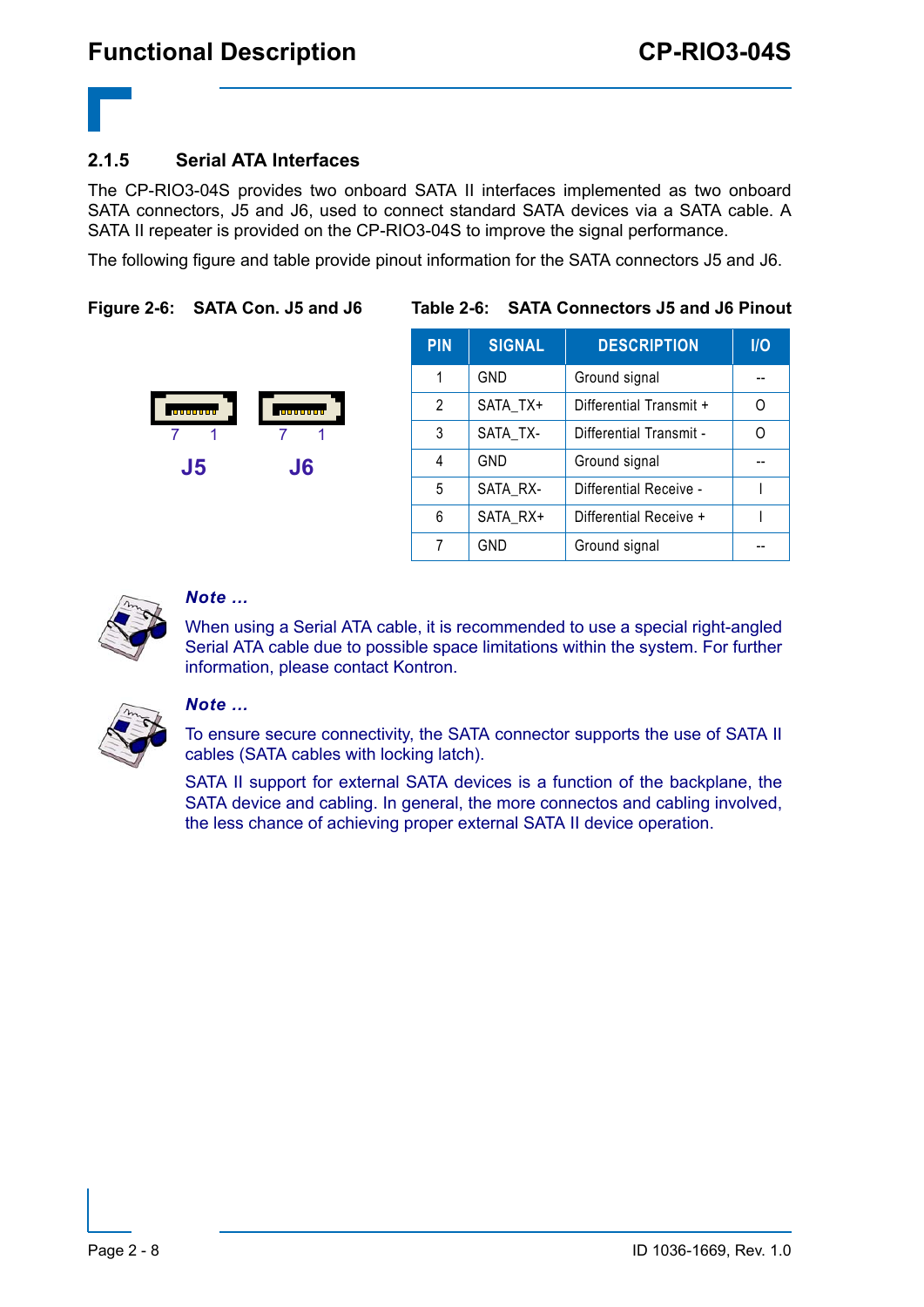# <span id="page-28-0"></span>**2.1.6 Rear I/O Interface on CompactPCI Connectors rJ2**

The CP-RIO3-04S is equipped with one CompactPCI rear I/O connector rJ2.



# *Warning!*

To support the rear I/O feature, a 3U CompactPCI backplane with rear I/O support as well as a compatible and correctly configured CPU board are required. Do not plug the CP-RIO3-04S in a backplane without rear I/O support.

Failure to comply with the above will result in damage to the CP-RIO3-04S.

### *Warning!*



The CP-RIO3-04S may be used only with CPU boards that have a compatible rear I/O CompactPCI connector pinout, such as the CP305, CP307 and CP308 from Kontron.

Failure to comply with the above may result in damage to the CP-RIO3-04S or the CPU board.

### <span id="page-28-1"></span>**Figure 2-7: Rear I/O CompactPCI Connectors rJ2**

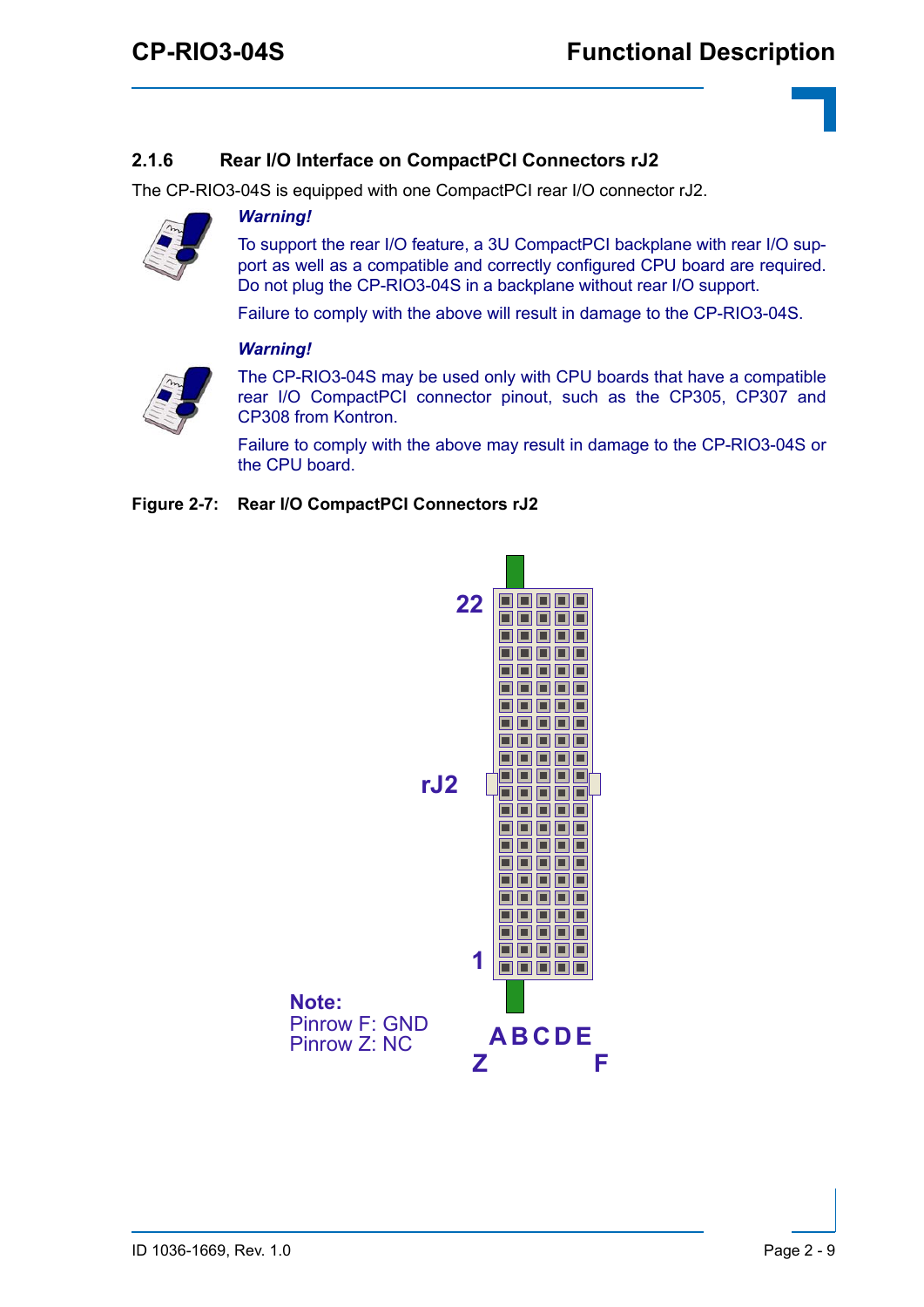

<span id="page-29-0"></span>

|  | Table 2-7: Rear I/O CompactPCI Connector rJ2 Pinout |
|--|-----------------------------------------------------|
|--|-----------------------------------------------------|

| <b>PIN</b>      | <b>ROW Z</b>           | <b>ROW A</b>           | <b>ROW B</b>                     | <b>ROW C</b>           | <b>ROWD</b>               | <b>ROW E</b>           | <b>ROWF</b> |
|-----------------|------------------------|------------------------|----------------------------------|------------------------|---------------------------|------------------------|-------------|
| $\overline{22}$ | <b>NC</b>              | $\overline{\text{NC}}$ | <b>NC</b>                        | $\overline{\text{NC}}$ | <b>NC</b>                 | $\overline{\text{NC}}$ | <b>GND</b>  |
| 21              | NC                     | <b>NC</b>              | GND                              | <b>NC</b>              | <b>NC</b>                 | <b>NC</b>              | GND         |
| $\overline{20}$ | $\overline{\text{NC}}$ | $\overline{\text{NC}}$ | GND                              | $\overline{\text{NC}}$ | NC                        | $\overline{\text{NC}}$ | <b>GND</b>  |
| 19              | NC                     | GND                    | GND                              | PWR BTN#/<br>out       | <b>PWR SLPS3#</b><br>/ in | RIO_3.3V / in          | GND         |
| 18              | $\overline{\text{NC}}$ | 1RXD / out             | 1DCD# / out                      | 1DTR#/in               | 2CTS# / out               | 1CTS# / out            | <b>GND</b>  |
| 17              | NC                     | 1TXD / in              | 2RXD / out                       | <b>NC</b>              | NC                        | <b>NC</b>              | <b>GND</b>  |
| 16              | NC                     | 1DSR# / out            | 1RTS#/in                         | NC                     | <b>RSV</b>                | 1RI# / out             | GND         |
| 15              | NC                     | / out∶                 | PWR_5VSTDBY   FAN_SENSE /<br>out | $\overline{\text{NC}}$ | $\overline{\text{NC}}$    | NC                     | <b>GND</b>  |
| 14              | NC                     | IPA DA+ / bi           | IPA_DA- / bi                     | 2RTS#/in               | IPA DC+ / bi              | IPA DC- / bi           | <b>GND</b>  |
| 13              | NC                     | IPA DB+ / bi           | IPA DB-/bi                       | 2RI# / out             | IPA DD+ / bi              | IPA DD- / bi           | GND         |
| 12              | NC                     | IPB_DA+ / bi           | IPB_DA- / bi                     | RIO_1V9 / in           | IPB_DC+/bi                | IPB_DC-/bi             | <b>GND</b>  |
| 11              | NC                     | IPB DB+ / bi           | IPB DB-/bi                       | 2DCD# / out            | IPB DD+/bi                | IPB DD-/bi             | <b>GND</b>  |
| 10              | NC                     | GND                    | 2TXD / in                        | VGA RED / in           | 2DTR# / in                | GND                    | <b>GND</b>  |
| $\overline{9}$  | NC                     | SATA4TXP / in          | GND                              | VGA HSYNC/<br>in.      | <b>GND</b>                | SATA5TXP / in          | GND         |
| $\overline{8}$  | <b>NC</b>              | SATA4TXN / in          | <b>GND</b>                       | VGA BLUE / in GND      |                           | SATA5TXN / in          | <b>GND</b>  |
| $\overline{7}$  | NC                     | <b>GND</b>             | 2DSR# / out                      | VGA_I2C_DAT<br>/ bi    | <b>PWM OUT/in</b>         | <b>GND</b>             | GND         |
| $\,6\,$         | $\sf NC$               | SATA4RXP /<br>out      | GND                              | VGA_GREEN /<br>in.     | <b>GND</b>                | SATA5RXP /<br>out      | <b>GND</b>  |
| $\overline{5}$  | NC                     | SATA4RXN /<br>out      | <b>GND</b>                       | VGA VSYNC/<br>in.      | <b>GND</b>                | SATA5RXN /<br>out      | <b>GND</b>  |
| $\overline{4}$  | <b>NC</b>              | NC                     | RIO 5V / in                      | VGA_I2C_CLK<br>$/$ in  | GPIO CFG0/<br>out         | <b>GND</b>             | <b>GND</b>  |
| $\overline{3}$  | NC                     | $\overline{\text{NC}}$ | GND                              | NC                     | NC                        | $\overline{\text{NC}}$ | <b>GND</b>  |
| $\overline{2}$  | <b>NC</b>              | NC                     | <b>NC</b>                        | NC                     | <b>NC</b>                 | <b>NC</b>              | GND         |
| $\overline{1}$  | $\overline{\text{NC}}$ | NC                     | $\overline{\text{NC}}$           | $\overline{\text{NC}}$ | NC                        | NC                     | <b>GND</b>  |



# *Warning!*

The RIO\_XXX signals are power supply **INPUTS** to supply the rear I/O module with power. These pins **MUST NOT** be connected to any other power source, either within the backplane itself or within a rear I/O module.

Failure to comply with the above will result in damage to your board.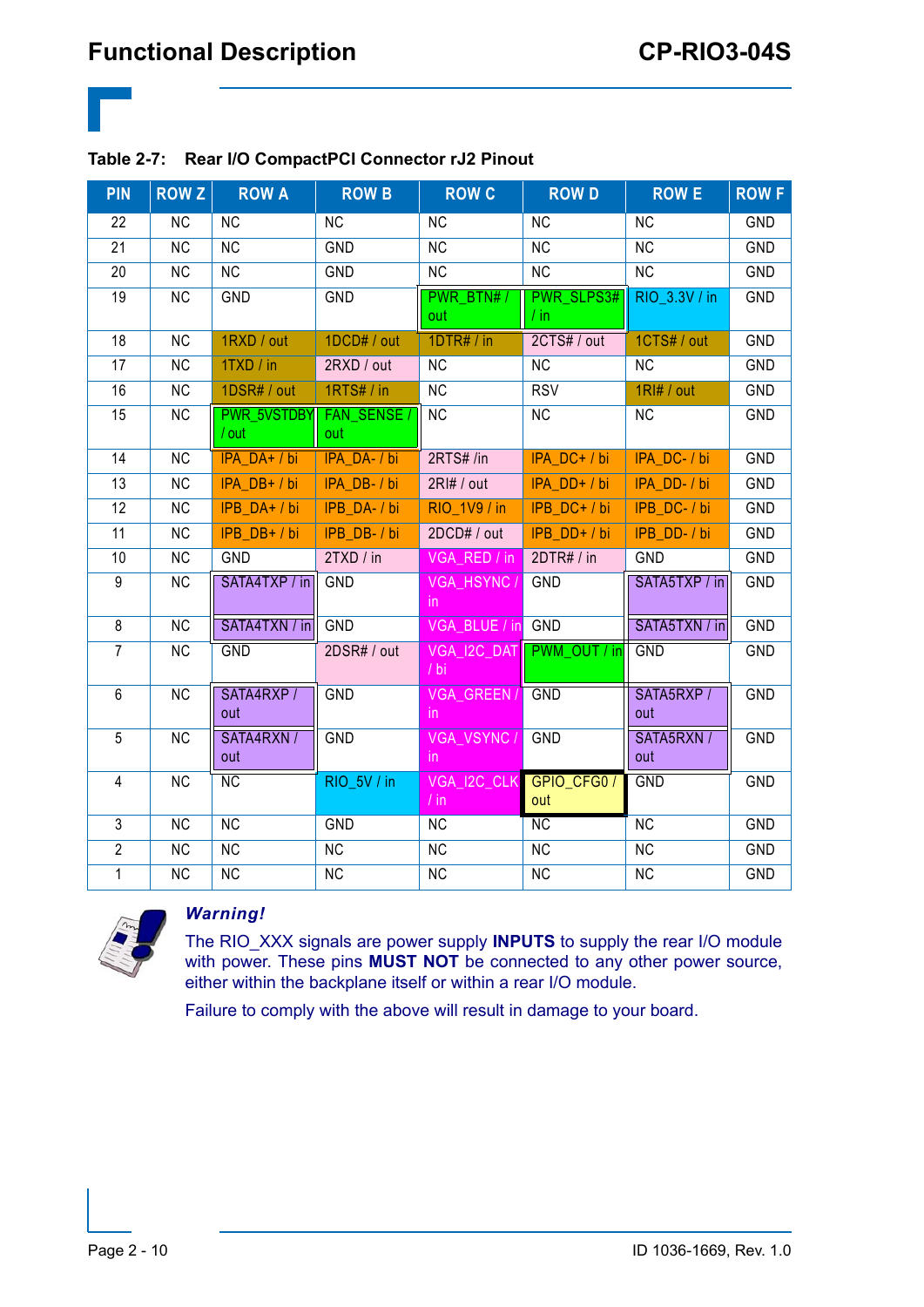Legend for Table 2-7:

| <b>SATAx</b>       | Serial ATA port                          |
|--------------------|------------------------------------------|
| <b>IPx</b>         | Gigabit Ethernet port                    |
| <b>VGAx</b>        | VGA signals                              |
| COM <sub>1</sub> x | COM <sub>1</sub> port                    |
| COM <sub>2</sub> x | COM <sub>2</sub> port                    |
| <b>PWRx</b>        | <b>Power Management signals</b>          |
| 5V/3.3V            | Power                                    |
| <b>GPIO CFG0</b>   | GPIO configuration (configured for COM2) |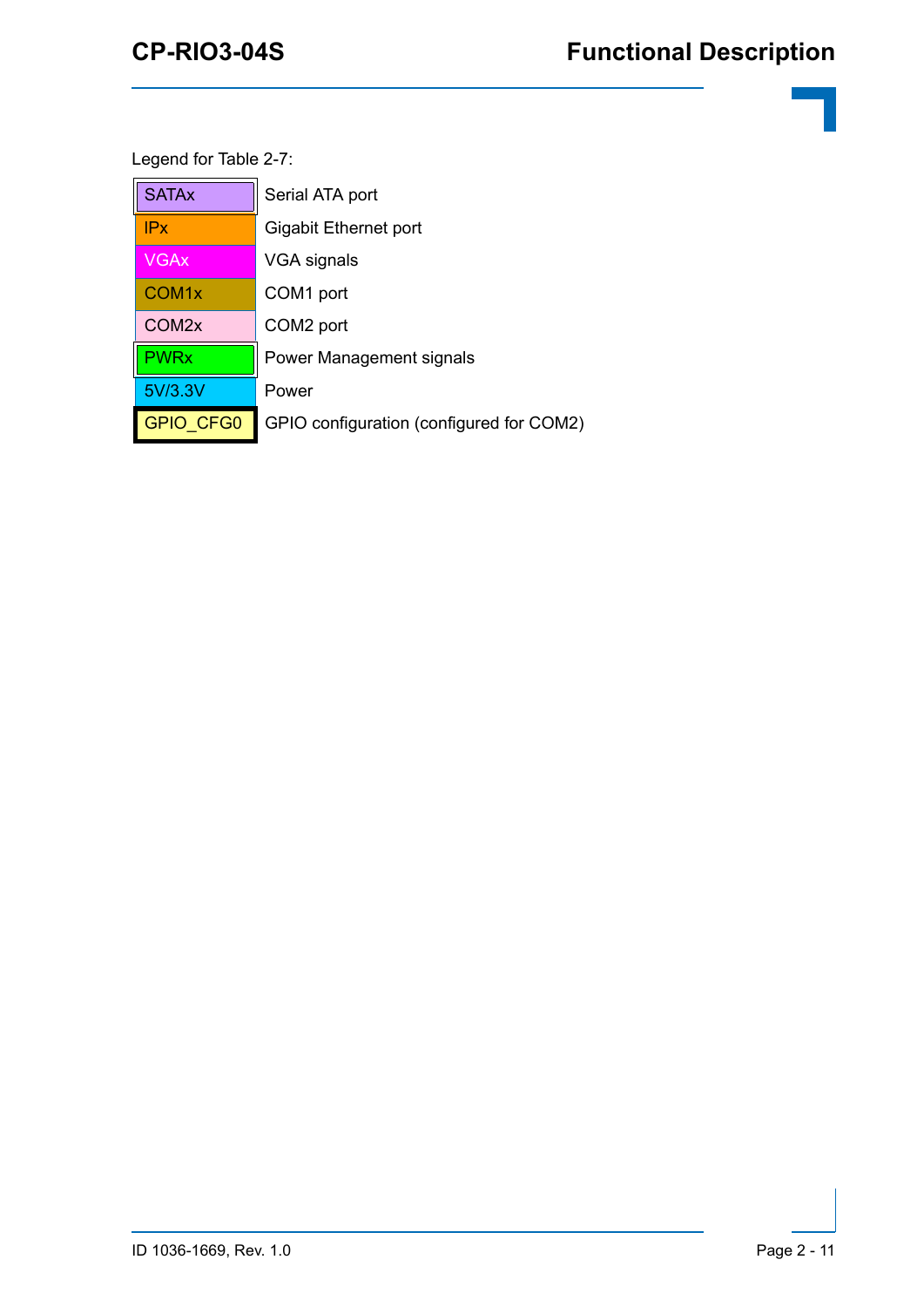

This page has been intentionally left blank.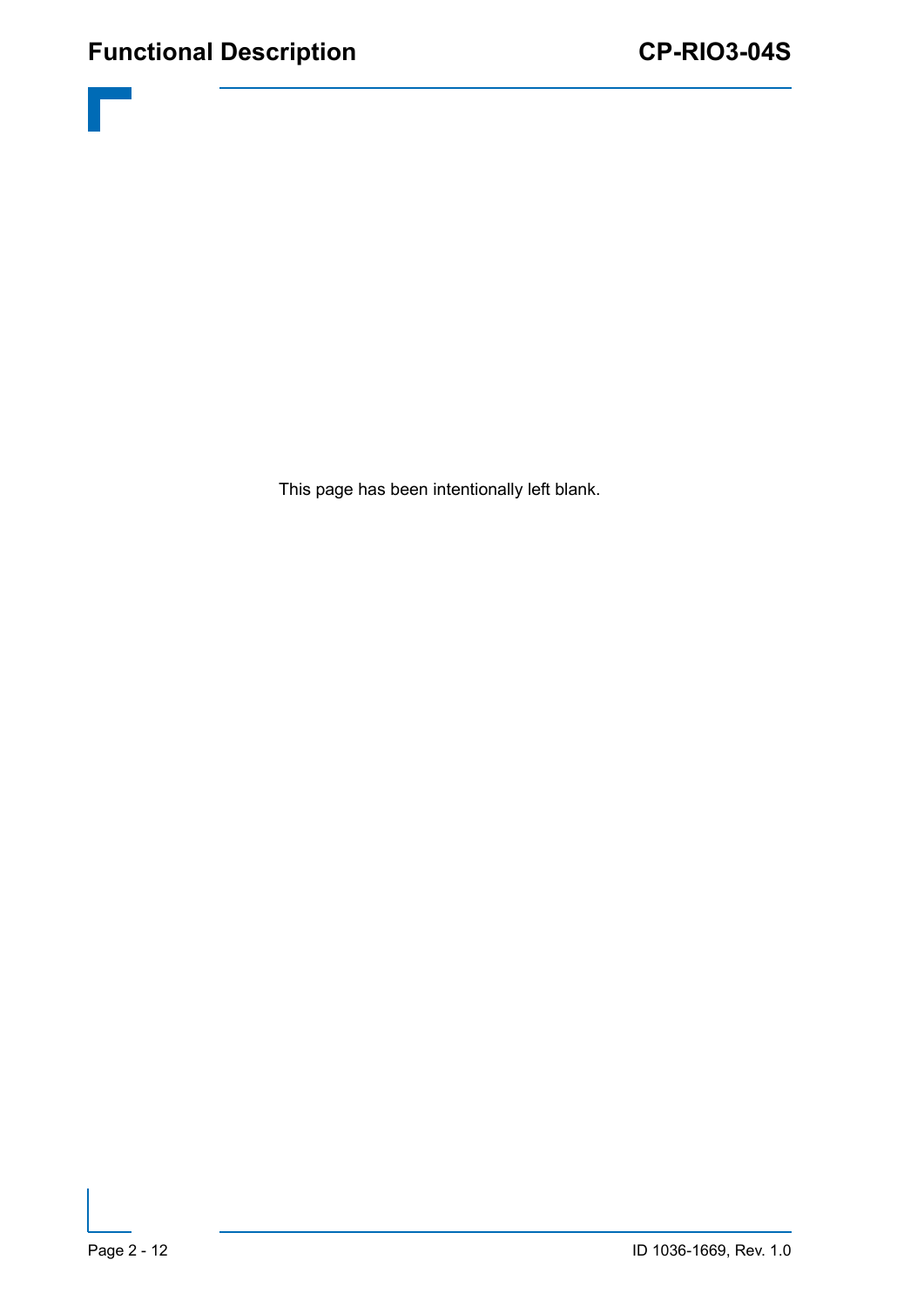

# **Installation**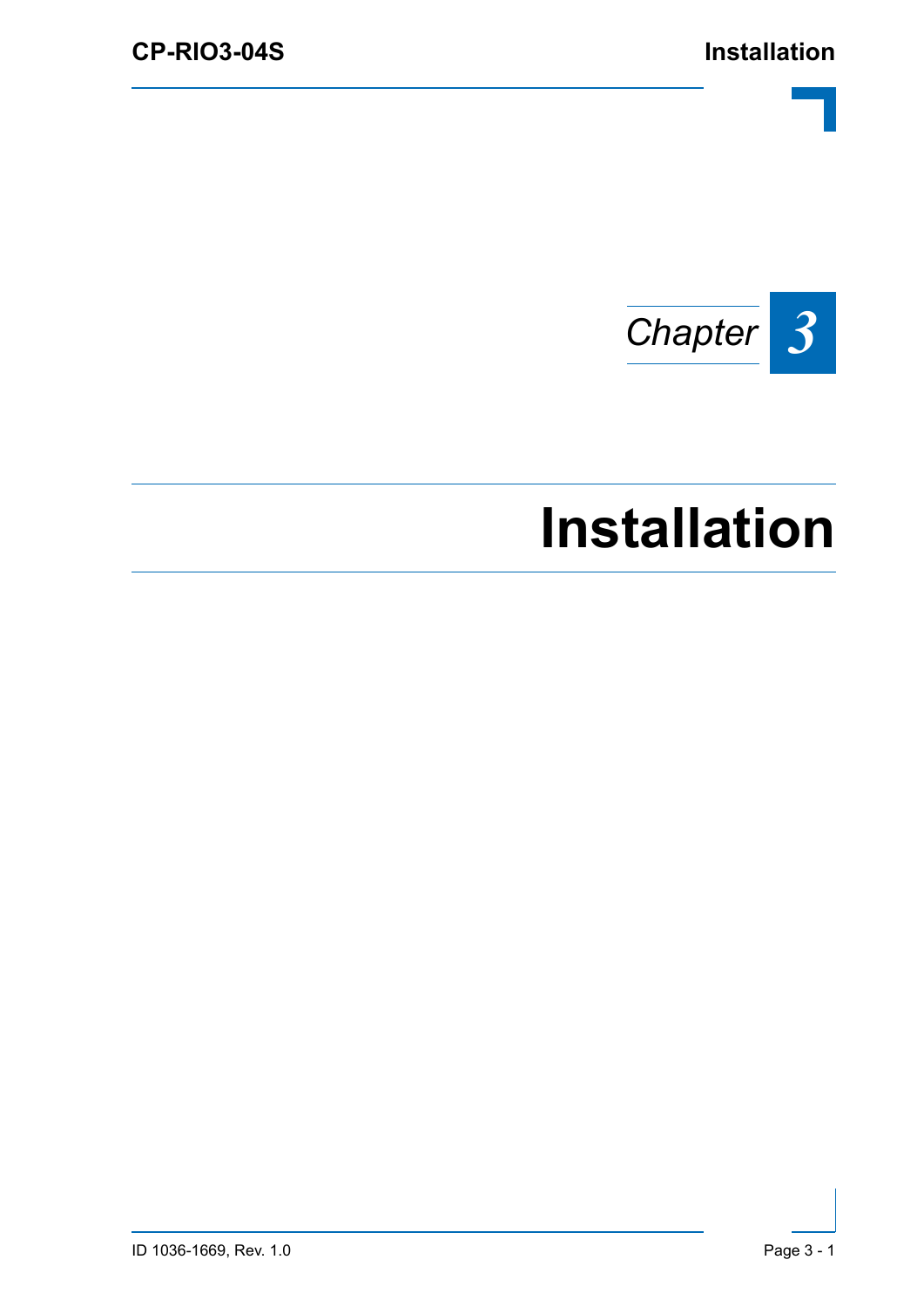

This page has been intentionally left blank.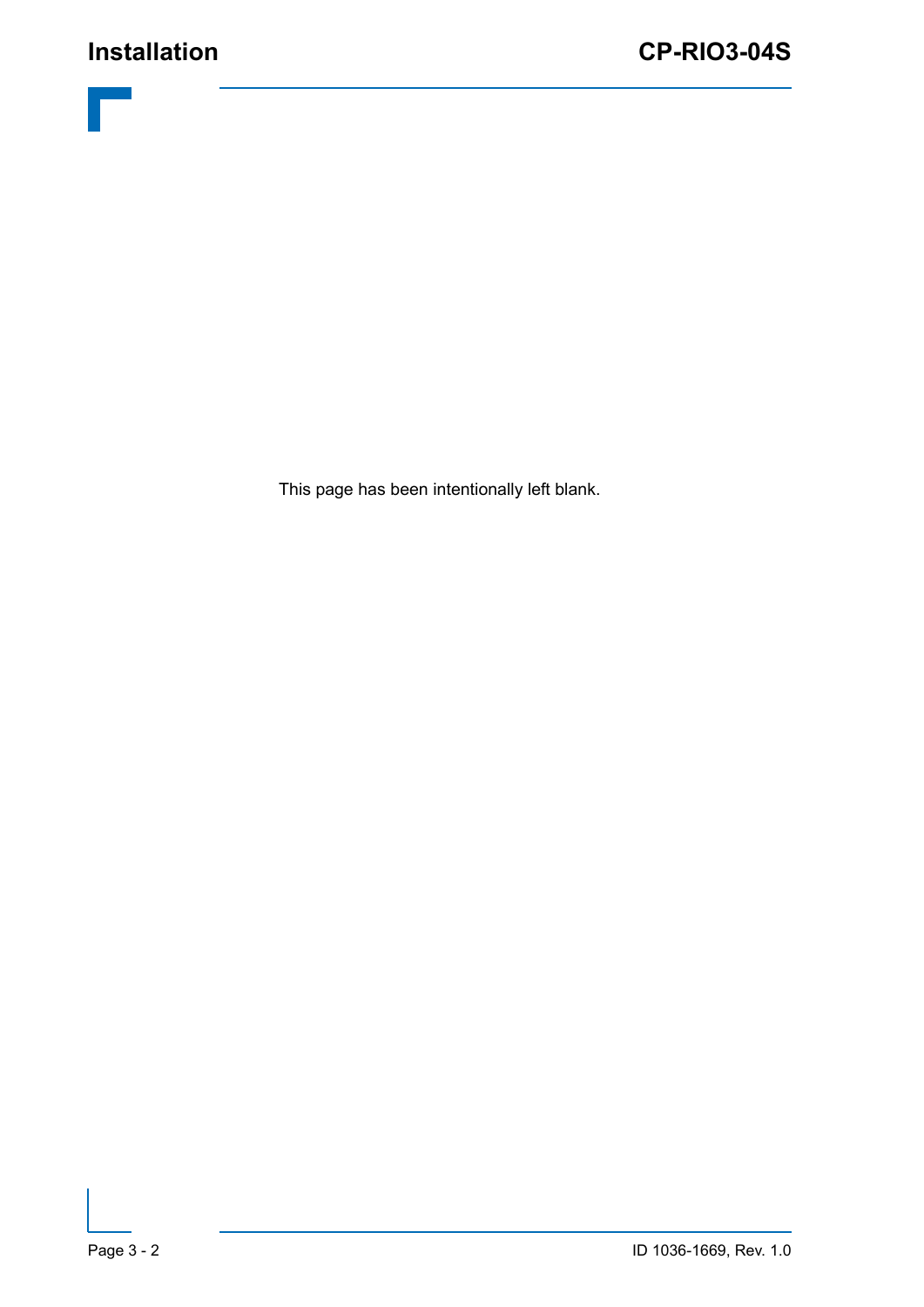

# <span id="page-34-0"></span>**3. Installation**

The CP-RIO3-04S has been designed for easy installation. However, the following standard precautions, installation procedures, and general information must be observed to ensure proper installation and to preclude damage to the CP-RIO3-04S, other system components, or injury to personnel.

# <span id="page-34-1"></span>**3.1 Safety Requirements**

The following safety precautions must be observed when installing or operating the CP-RIO3- 04S. Kontron assumes no responsibility for any damage resulting from failure to comply with these requirements.



# *Caution!*

Ensure that the system main power is removed prior to installing or removing the CP-RIO3-04S. Ensure that there are no other external voltages or signals being applied to the CP-RIO3-04S or other boards within the system. Failure to do so could endanger your life or health and may damage the CP-RIO3-04S or other system components including process-side signal conditioning equipment.



# *ESD Equipment!*

The CP-RIO3-04S contains electrostatically sensitive devices. Please observe the necessary precautions to avoid damage to the CP-RIO3-04S:

- Discharge your clothing before touching the assembly. Tools must be discharged before use.
- Do not touch components, connector-pins or traces.
- If working at an anti-static workbench with professional discharging equipment, please do not omit to use it.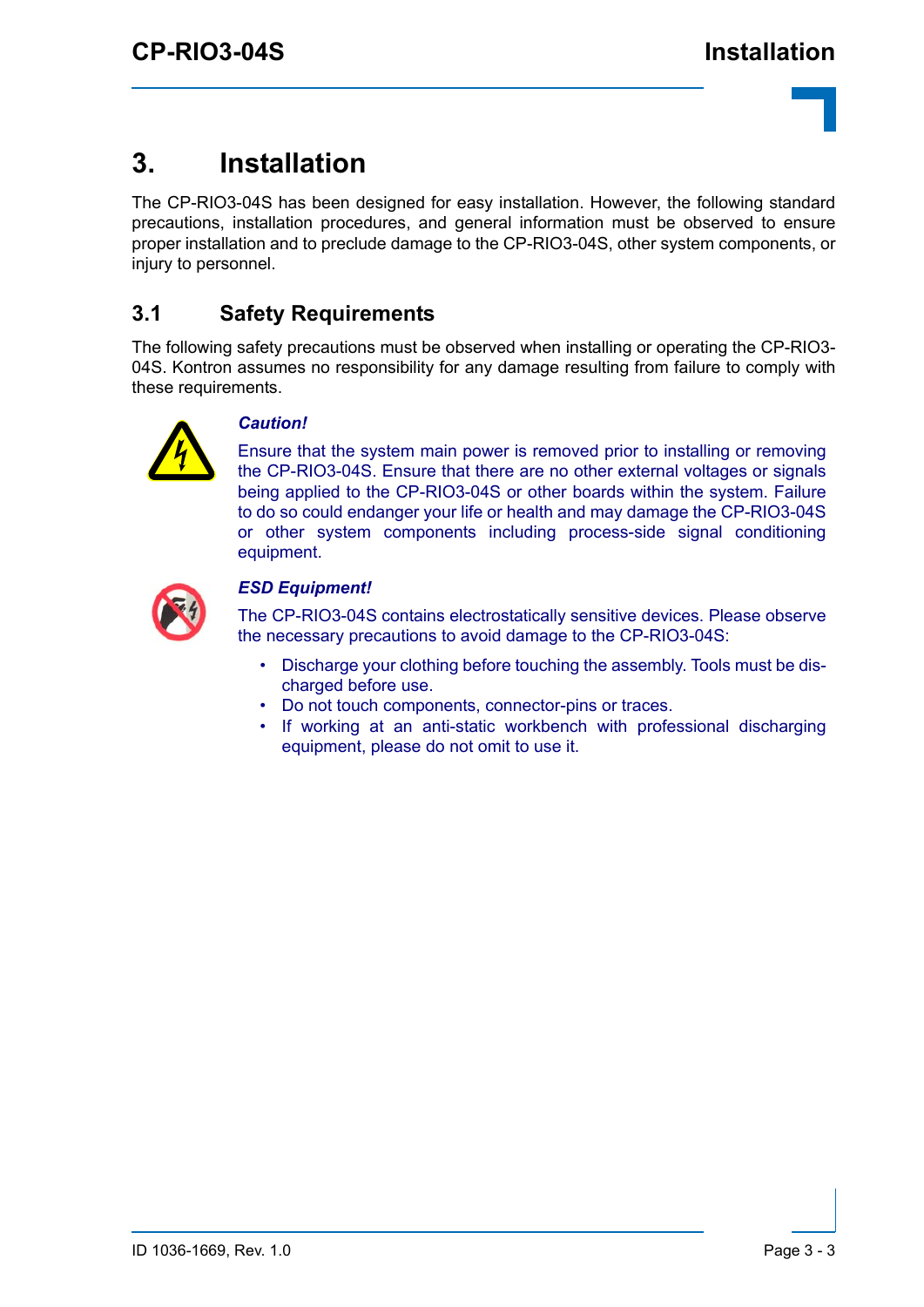

# <span id="page-35-0"></span>**3.2 Initial Installation Procedures**

The following procedures are applicable only for the initial installation of the CP-RIO3-04S in a system.

To perform an initial installation of both the CP-RIO3-04S in a system, proceed as follows:

1. Ensure that the safety requirements indicated in Chapter 3.1 are observed.



# *Warning!*

Failure to comply with the instruction below may cause damage to the CP-RIO3-04S or result in improper system operation.

- 2. Ensure that the CP-RIO3-04S is compatible with the CPU board and the backplane prior to installation.
- 3. If appropriate, ensure that the onboard peripheral devices are properly installed prior to installation of the CP-RIO3-04S.
- 4. Ensure that no power is applied to the system before proceeding.



## *Warning!*

Even though power may be removed from the system, the CP-RIO3-04S front panel cables may have power applied which comes from an external source.

In addition, these cables may be connected to devices that can be damaged by electrostatic discharging or short-circuiting of pins.

It is the responsibility of the system designer or integrator to ensure that appropriate measures are taken to preclude damage to the system or injury to personnel which may arise from the handling of these cables (connecting or disconnecting).

Kontron disclaims all liability for damages or injuries resulting from failure to comply with the above.



## *Warning!*

When performing the next step, **DO NOT** push the CP-RIO3-04S into the backplane connector. Use the ejector handle to seat the CP-RIO3-04S into the backplane connector.

- 5. Carefully insert the CP-RIO3-04S into the slot designated by the application requirements for the CP-RIO3-04S until it makes contact with the backplane connector.
- 6. Using the ejector handle, engage the CP-RIO3-04S with the backplane. When the ejector handle is locked, the CP-RIO3-04S is engaged.
- 7. Fasten the front panel retaining screws.
- 8. Connect all external interfacing cables to the CP-RIO3-04S as required.
- 9. Ensure that the CP-RIO3-04S and all required interfacing cables are properly secured.

The CP-RIO3-04S is now ready for initial operation.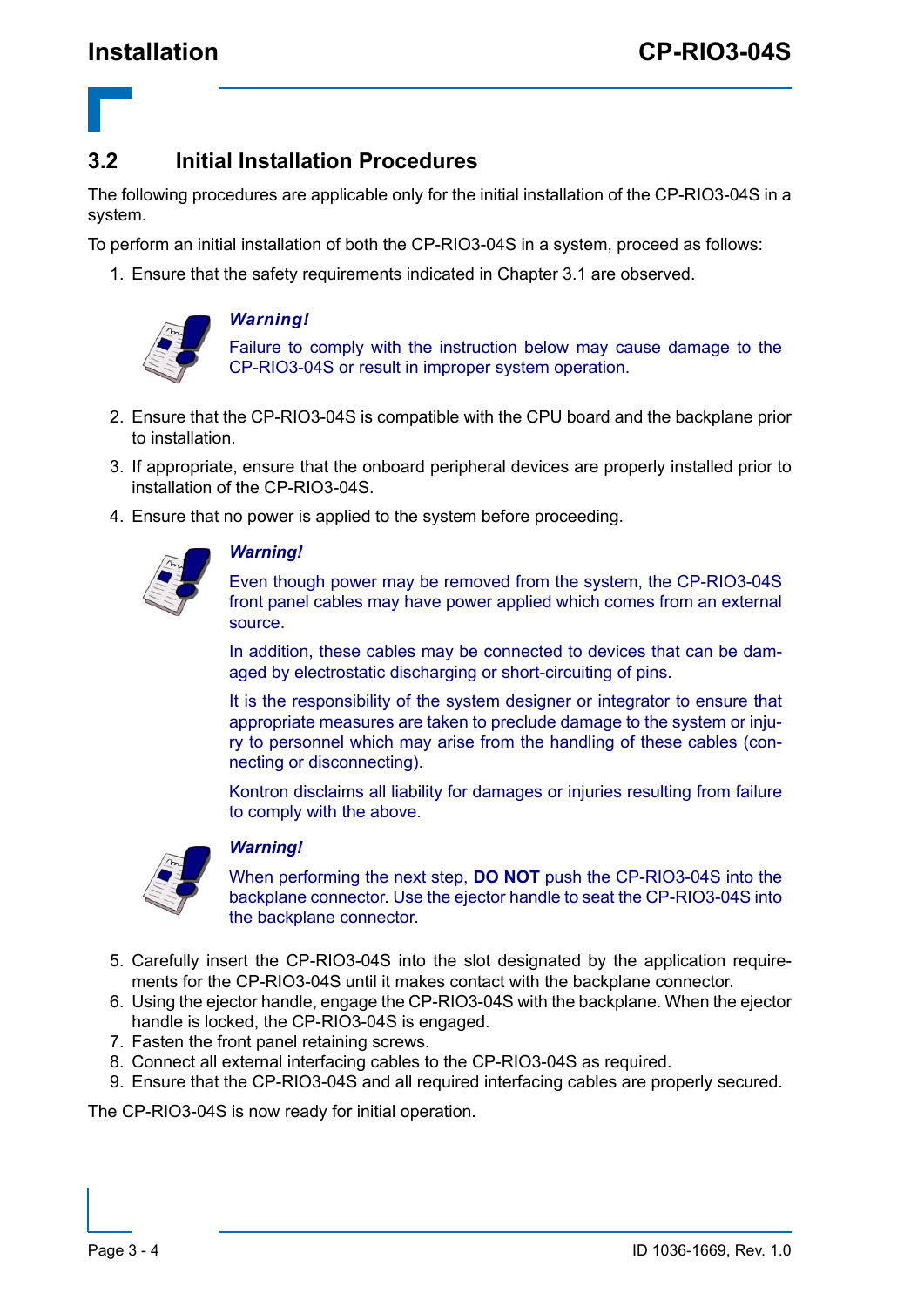# <span id="page-36-0"></span>**3.3 Standard Removal Procedures**

To remove the CP-RIO3-04S proceed as follows:

1. Ensure that the safety requirements indicated in Chapter 3.1 are observed.



## *Warning!*

Care must be taken when applying the procedures below to ensure that neither the CP-RIO3-04S nor system boards are physically damaged by the application of these procedures.

2. Ensure that no power is applied to the system before proceeding.



### *Warning!*

Even though power may be removed from the system, the CP-RIO3-04S front panel cables may have power applied which comes from an external source.

In addition, these cables may be connected to devices that can be damaged by electrostatic discharging or short-circuiting of pins.

It is the responsibility of the system designer or integrator to ensure that appropriate measures are taken to preclude damage to the system or injury to personnel which may arise from the handling of these cables (connecting or disconnecting).

Kontron disclaims all liability for damages or injuries resulting from failure to comply with the above.

- 3. Disconnect any interfacing cables that may be connected to the CP-RIO3-04S.
- 4. Unscrew the front panel retaining screws.
- 5. Disengage the CP-RIO3-04S from the backplane by first unlocking the ejection handle and then by pressing the handle as required until the CP-RIO3-04S is disengaged.
- 6. After disengaging the CP-RIO3-04S from the backplane, pull it out of the slot.
- 7. Dispose of the CP-RIO3-04S as required.